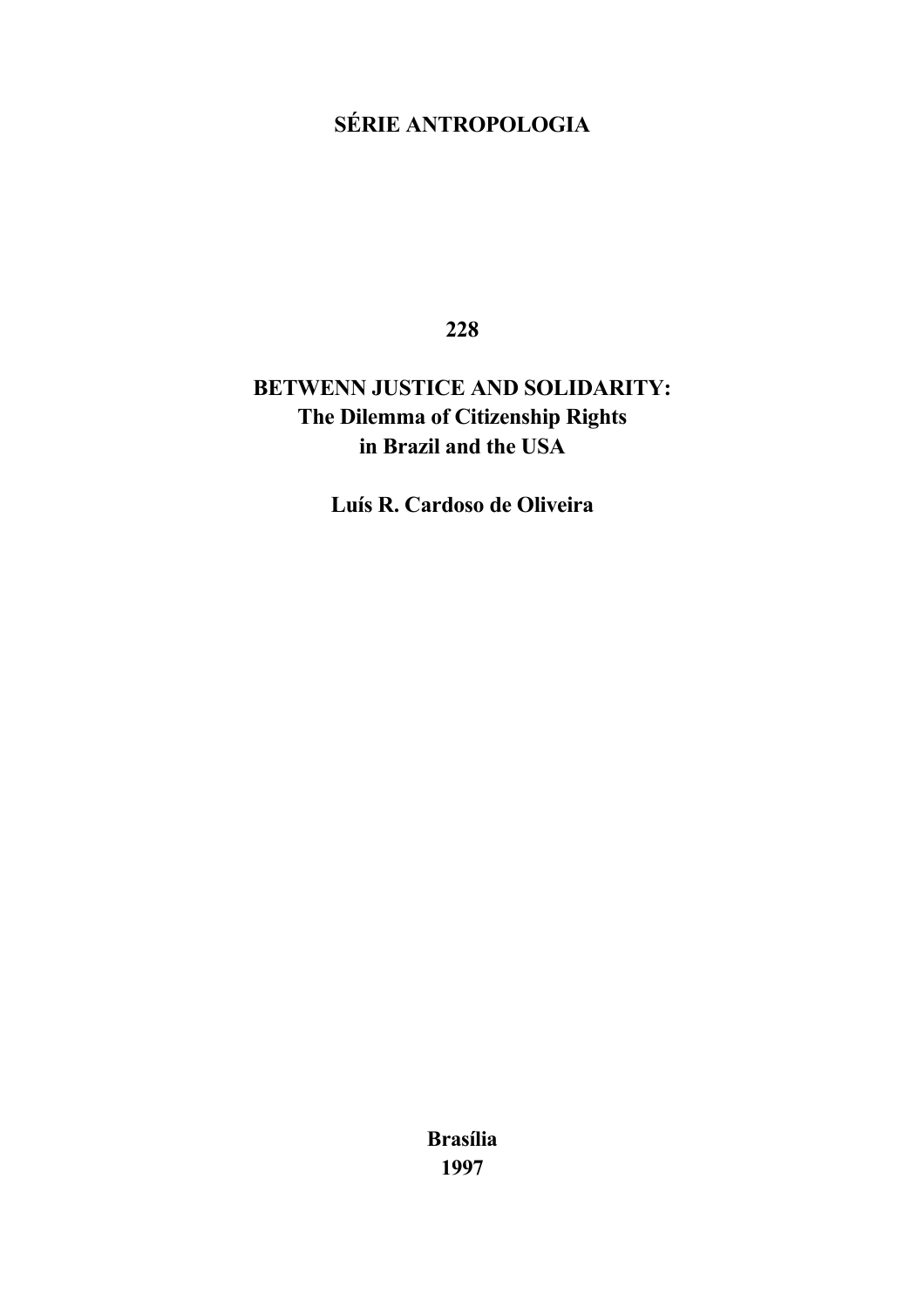# **BETWEEN JUSTICE AND SOLIDARITY: THE DILEMMA OF CITIZENSHIP RIGHTS IN BRAZIL AND THE USA**[1](#page-1-0)

#### **Luís R. Cardoso de Oliveira**

Ever since the publication of Marshall's classic work (1976), citizenship has been systematically examined by means of the notion of rights, be they civil, political or social. In spite of the fact that the notion of rights is a relational category —that is, a category whose applicability demands the existence of a situation of interaction involving at least two parties and a specific context (see Geertz 1983; Cardoso de Oliveira 1989)<sup>2</sup>— in the West there has been a tendency to see this notion as an absolute; one often hears about the rights of citizenship as if they were intrinsic to the person of the citizen or individual. In addition, and along with the articulation of the concept of citizenship with the notion of Nation-State, the Western democracies have also shown a concern with the universalization of the rights of citizenship among their citizens, even if that concern is often merely formal. In fact, if we look at the attention given to the theme of human rights in the last few decades as well as to the world-wide impact that organizations such as Amnesty International have had, perhaps nowadays one could talk about a core of rights that could be associated to the idea of a planetary citizenship (Cardoso de Oliveira, 1996a).

In this regard, comparisons with the experiences that take place within the realm of so-called 'real socialism', today in decline, usually call attention to the Western emphasis on an idea of justice that underlies individual rights. This is in contradistinction to the focus on the principle of solidarity that characterizes the political and rhetorical situation within socialist regimes. This principle of solidarity is often associated, in an almost exclusive manner, to the so-called social rights of citizenship (e.g., social security), and is usually treated in an exceedingly formal manner (e.g., as a determining factor of public policies, which is also present in the welfare states of Western Europe), similar to the treatment given to the principle of justice through the system of law typical of Western democracies.

These factors suggest that it is fruitful to examine another dimension of the notion of citizenship, a dimension or condition of citizenship whose importance has not been duly recognized in the literature. I am talking about the substantive dimension of solidarity, inseparable from the sphere of the lived experience or from the cultural representations that

<span id="page-1-0"></span><sup>1.</sup> A preliminary version of this paper was presented in the panel "Citizenship in post-socialism: theoretical and philosophical aspects", during the XVII Annual Meetings of ANPOCS, in October 1993, in Caxambú, Brazil.

<span id="page-1-1"></span><sup>2.</sup> Recently, I have called attention to the fact that this link between interaction and context imposes two characteristics on the relational character of the category "rights". First, the category points to a focus on social relations or on relations of interests. Second, it demands that the interactions under analysis be scrutinised in connection to the values that give them meaning (Cardoso de Oliveira 1996c:152).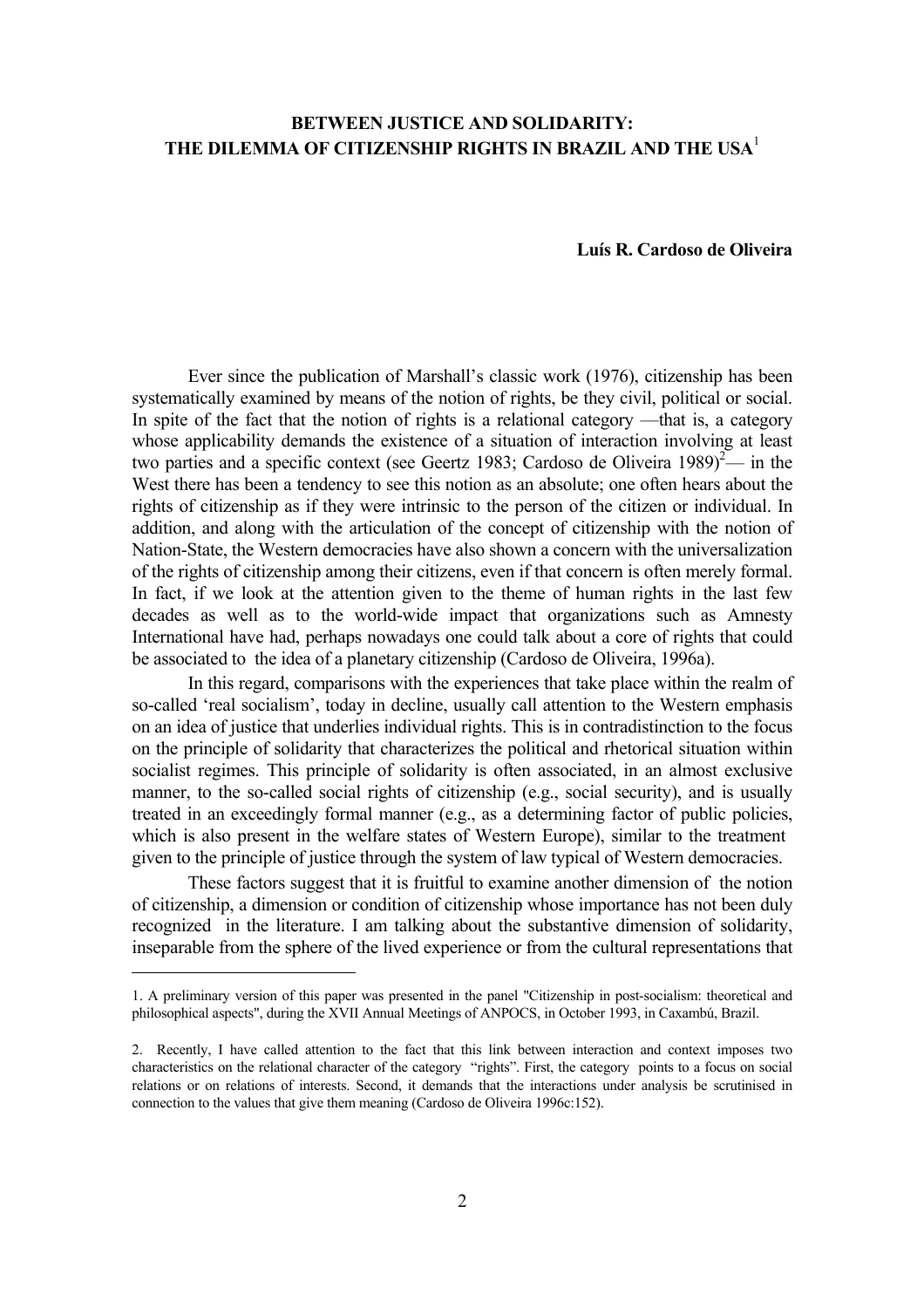render them meaningful. This aspect of solidarity is constitutive of the identity of any person or citizen. Elsewhere, inspired by the articulation of the propositions of discourse ethics with Mauss' notion of *reciprocity*, and thinking about the relevancy of Habermas' perception regarding the unsurmountable character of the relation of complementarity between the principles of justice and solidarity in the constitution of moral experience (1986), I proposed a radicalization of the perspective that relativizes the separation between questions pertaining to the normative and the valorative orders in the assessment of moral-ethical problems, as well as in the understanding of specific ethical lives or *Sittlichkeiten* (Cardoso de Oliveira 1996c; 1996b). Although this effort towards relativization had already been outlined in the most recent papers of the founders of discourse ethics (Habermas 1986; Apel 1990), as I indicated then, this effort seemed to be still timid and insufficient.

Making a bridge between these questions and some of the main problems which must be faced in the process of understanding the dilemma of citizenship and of the citizen's condition today, I will argue in this essay that any experience of citizenship which aims at satisfying the respect of the usual rights of citizenship, even if just at a basic level, will have to strike a balance between the principles of justice and solidarity in order to achieve it. That is, in spite of believing in the possibility of visualizing a plurality of alternative situations where the condition of the citizen may be equally well presented, and where the rights of citizenship are satisfactorily respected, I also believe that the characteristic attitude held by citizens in their interactions will be always marked by an adequate balance between the perspectives of justice and solidarity. I would like to submit that whenever the balance between these two principles is inadequate one may speak of a deficit of citizenship. I would also like to point out yet that, in spite of the fact that the balance that I am proposing here has a few points in common with the one put forward by F. Reis (1993; namely the articulation of the notions of political market and State), it distances itself from Reis by its focus on the cultural orientations that characterize the performance of the actors in their face-to-face interactions. Not only is my focus on the lived experience of the actors, in which rights are actually or virtually thematized, but I also believe that this way of looking at the problem is important for the understanding of rights in the whole spectrum of social life. In other words, the "solidarity element", to use a notion taken up by Reis in contradistinction to what he calls the "realistic element" (with reference to the field where statements about individual interests are manifested) would be far from representing exclusively the social dimension of citizenship and/or the mechanisms for correcting the distortions inherent in the working pattern of the political market.

In this endeavor, I will initially characterize the two principles at a theoretical level in order to discuss two empirical cases in which the inadequacy of the balance between the above mentioned principles has had, as consequence, the creation of deficits of citizenship that take opposite directions.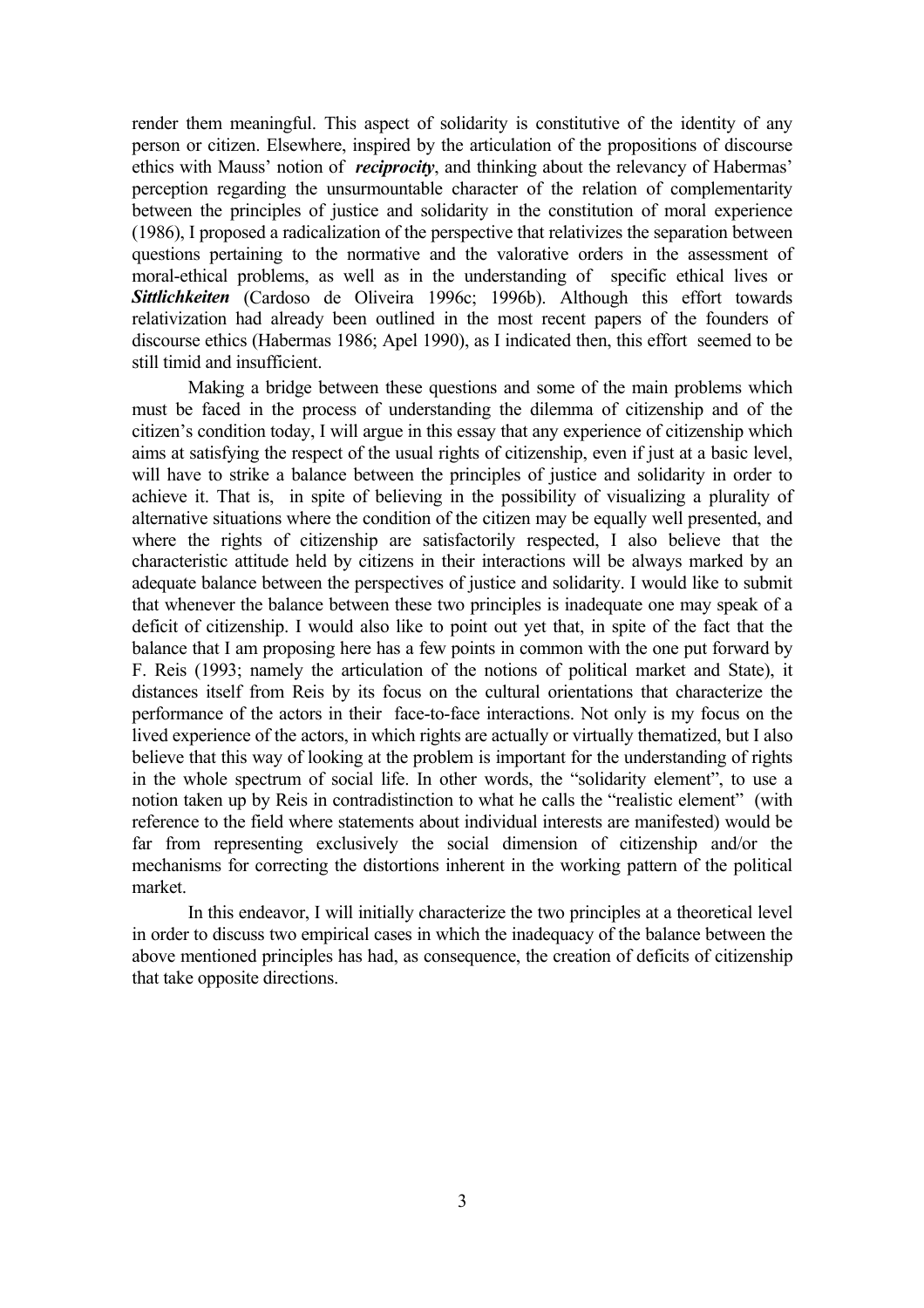#### **I. Justice, Solidarity And The Condition Of Citizenship**

<span id="page-3-1"></span>The notions of *justice* and *solidarity*, specially when associated to the concept of *citizenship*, point to two parallel but interconnected debates. Within the philosophical universe these notions have performed an important role in demarcating the discussions relating to moral theory, in which the preference for the ideals of justice or of solidarity have defined a dividing line between, respectively, the theories of moral duty (identified with the social-contract tradition from Rousseau to Rawls) and the theories more concerned with the values of the "good life" (linked to Aristotelean perspectives of all sorts). Nowadays, the confrontation of the divergences between the proponents of discourse ethics and the "communitarianists" represent one of the most promising strands of this  $debate<sup>3</sup>$ 

In the sociological literature, the notions of justice and solidarity play a role in the articulation of individual and collective interests in the discussion on citizenship and democracy (see F. Reis 1993  $&$  E. Reis 1993:163-175). On the other hand, this literature also brings to the fore the correlation between an emphasis on the role of the citizen as an autonomous being and as a bearer of rights, and a concern with the duties of citizenship associated to a communitarian identity, in which citizens are seen as belonging to a social totality (Bellah *et al*. 1985; F. Reis 1993; Kelly 1979).

There is no need or space here for a detailed discussion of the two debates. However, I must indicate what seems to me to be the core of the problem, whose implications are particularly important to the development of my argument. In this connection, because the main contribution to the two debates is dedicated to the rescuing of the valorative plane of the notions of citizenship and ethical life, especially if we keep in mind my concerns here, I will limit myself to a brief presentation of discourse ethics, not only as my point of departure but also to bring to the fore the substantive dimension of solidarity that I would like to examine.

Like all moral theories inspired by Kant with, therefore, strong cognitivist and universalist claims, discourse ethics makes a radical distinction between normative and valorative questions in which only the former would initially belong to the realm of morality in the strict sense. Although this exclusion of the valorative dimension had been later relativised, as I mentioned above, discourse ethics keeps itself linked to a deontological tradition and has good reasons to maintain its focus on the normative dimension of moral and ethical life (see Cardoso de Oliveira 1996b), to the extent that the discussion of the morality of the norms and/or of the procedures that characterize moral argumentation is centered on the analysis of the relationships between persons, groups and interests, as well as refering to the manner in which these relationships are lived and/or experienced by the actors. This allows for a closer look at particular empirical contexts and permits a better grip on the validity questions that mark the cognitivist perspective emblematic of this approach.<sup>4</sup> In this regard, and in contradistinction to other approaches

a<br>B

<span id="page-3-0"></span><sup>3.</sup> In a recent article, Sheyla Benhabib (1991) makes an interesting assessment of this debate, indicating the points of articulation within the discussion that she sees as being potentially most fertile. See also Rasmussen (1990), which puts together a few of the main contributions to this debate.

<sup>4.</sup> This does not mean that discourse ethics is actually concerned with the detailed analysis of empirical problems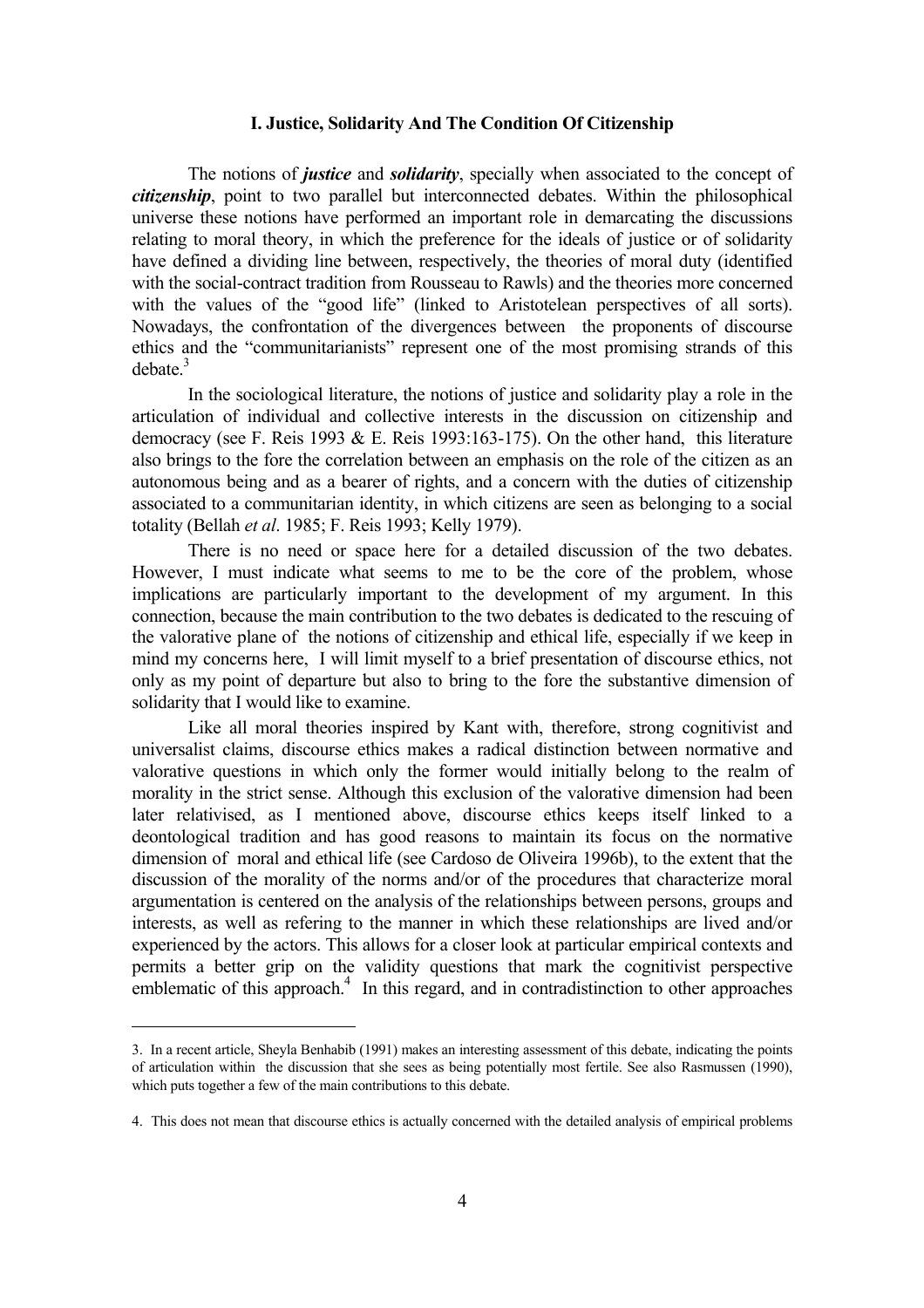which are situated in the same tradition, discourse ethics does not need to use artificial situations (like the ideas of 'original situation' in Rawls and of 'ideal role taking' in Mead) to ground its validity claims. Still, it does maintain its connection to the formalism that is characteristic of the universalistic theories.

Nevertheless, even if concern with the respect towards the equality of rights among individuals or citizens and the attention towards the protection of the identity of the person as a member of a community sharing intersubjectively constructed networks of mutual recognition are shared on the same level, such that the principles of justice and solidarity are equally constitutive of the moral universe (Habermas 1986:21; Cardoso de Oliveira 1996c and 1996b), Habermas ends up taking a much-too-timid position *vis-à-vis* the incorporation of the valorative dimension of ethical life in his propositions dealing with morality problems. In this context, he ends up reducing the interests of discourse ethics to "those structural aspects of the good life that can be distinguished from the concrete totality of specific forms of life" (Idem:24). Even if it is a positive contribution, one must recognize that this step maintains an excessively formal attitude towards values whose importance cannot be properly assessed when one is not allowed to take up a systematic discussion about the substantive content of these values, not only as regards the role of values as a source of motivation towards the engagement of people in social actions or practices but also in connection to the understanding of the relations between the rights and/or interests eventually focused upon in the study of the normative dimension of ethical life.

It was exactly this dissatisfaction with the articulation between norms and rights on the one hand, and values on the other, that stimulated me to devise a way to overcome the constraints of that position by taking up Mauss' notion of reciprocity (Cardoso de Oliveira 1996c). Trying to rescue the substantive dimension of solidarity, I called attention to the fact that the notion of reciprocity grants a decisive importance to values in the assessment of the rights involved in the exchange relations analyzed by Mauss. In this regard, besides indicating the emphasis given by Mauss on the relational character of rights, shown in the notion of reciprocity through the obligation to give, to receive, and to give back (characteristic of *total social prestations*), I argued that the realization of the exchanges and/or the institutionalization of the relationship between the parties demands not only the assertion of the rights and duties which condition the interaction but "the mutual recognition of those involved as persons deserving of the special/individualized treatment reciprocated throughout the different moments which mark the transaction" (Idem: 153) that is, the idea that the implementation and/or the recognition of the rights at issue depend, to a certain extent, on the mutual consideration of the *dignity* of the parties as legitimate members of the community, with which they identify themselves through the communion of values and shared world views.

In a recent essay, Taylor (1992) calls attention to the importance of the notion of dignity in the recognition of the citizenship of social actors. In contrast to the idea of *honor*, which presupposes the existence of social hierarchies (*à la ancien régime*) and holds a differentiating and elitist character, the notion of *dignity* is connected to the ideals of equality found in the modern democracies and can be shared by all. Despite focusing on

i<br>Li

or that it satisfactorily articulates its theoretical propositions with empirical questions.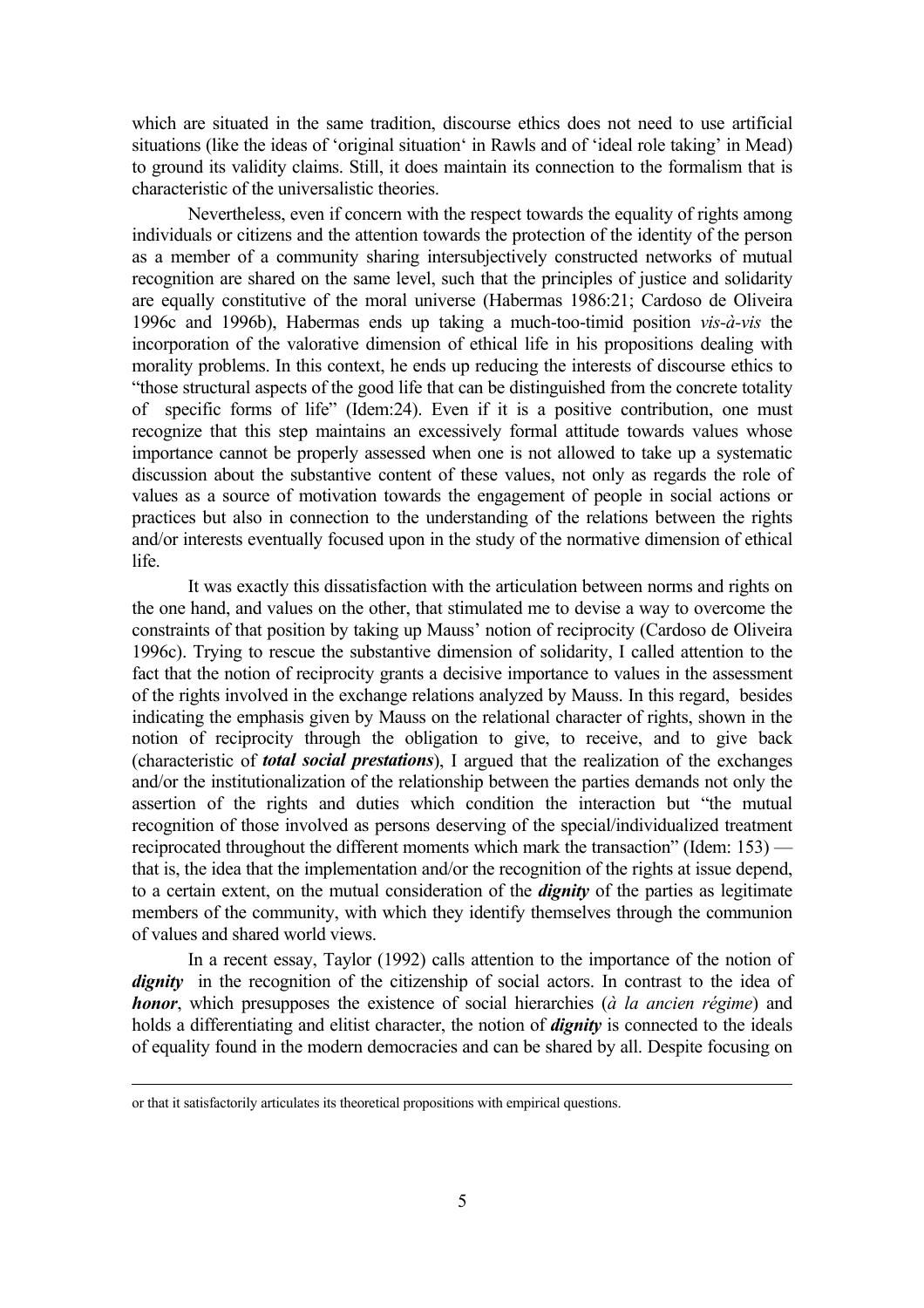the dilemma of citizenship in places where the situation (or condition) of multiculturalism is lived and perceived as a problem by the actors, Taylor's essay brings to the fore questions that are central to my endeavor, to the extent that it indicates the need for recognition demanded by certain socio-cultural specificities (or characteristics) so that significant segments of the citizens of a nation may have their *dignity* duly recognized. And he emphasizes that such recognition may not result in the creation of a situation of inequity in relation to other citizens (or segments) who do not share the socio-cultural characteristics that are eventually recognized.<sup>5</sup> As we shall see, the rescuing of the substantive dimension of solidarity demands the recognition of specificities or of particular identities that are socially and culturally constituted.

At any rate, from a perspective concerned with the ethnography of relationships, this articulation between rights and values allows for an interesting approximation to the problems associated with the substantive dimension of the solidarity component of citizenship. As I will make clear in the later discussion of the two empirical cases comparing the experiences of citizenship in Brazil and the United States, the balance between the principles of justice and solidarity is centered on the relationship between the respect for the rights of the individual and the consideration to the person of the social actors — the recognition of their *dignity*, in other words.

# **IIII. The Rights Of The Individual And The Consideration Towards The Person In Brazil And In The United States**

The dialectic between the notions of individual and person has inspired interesting comparisons between Brazil and the USA, including even a few works on the meaning of citizenship in the two countries (DaMatta 1979; 1991). I believe that the main comparative work in this direction, which focuses on the cultural dimension of the problem, has been done by Roberto DaMatta, and I will draw on his contributions in order to put my own endeavor in perspective.<sup>6</sup>

<span id="page-5-0"></span><sup>5.</sup> The main example discussed by Taylor, as an illustration of his point of view, is Quebec's demand to be considered as a "distinct society".

<span id="page-5-1"></span><sup>6.</sup> I am aware of the fact that it is nearly impossible to address the complexity of issues of rights and citizenship in countries like Brazil and the USA, without touching upon problems of social class and ethnicity. However, I decided to focus exclusively on the broad categories of individual and person within these societies to bring out the problems related to the substantive dimension of solidarity that, I believe, permeates all kinds of relationships in these societies.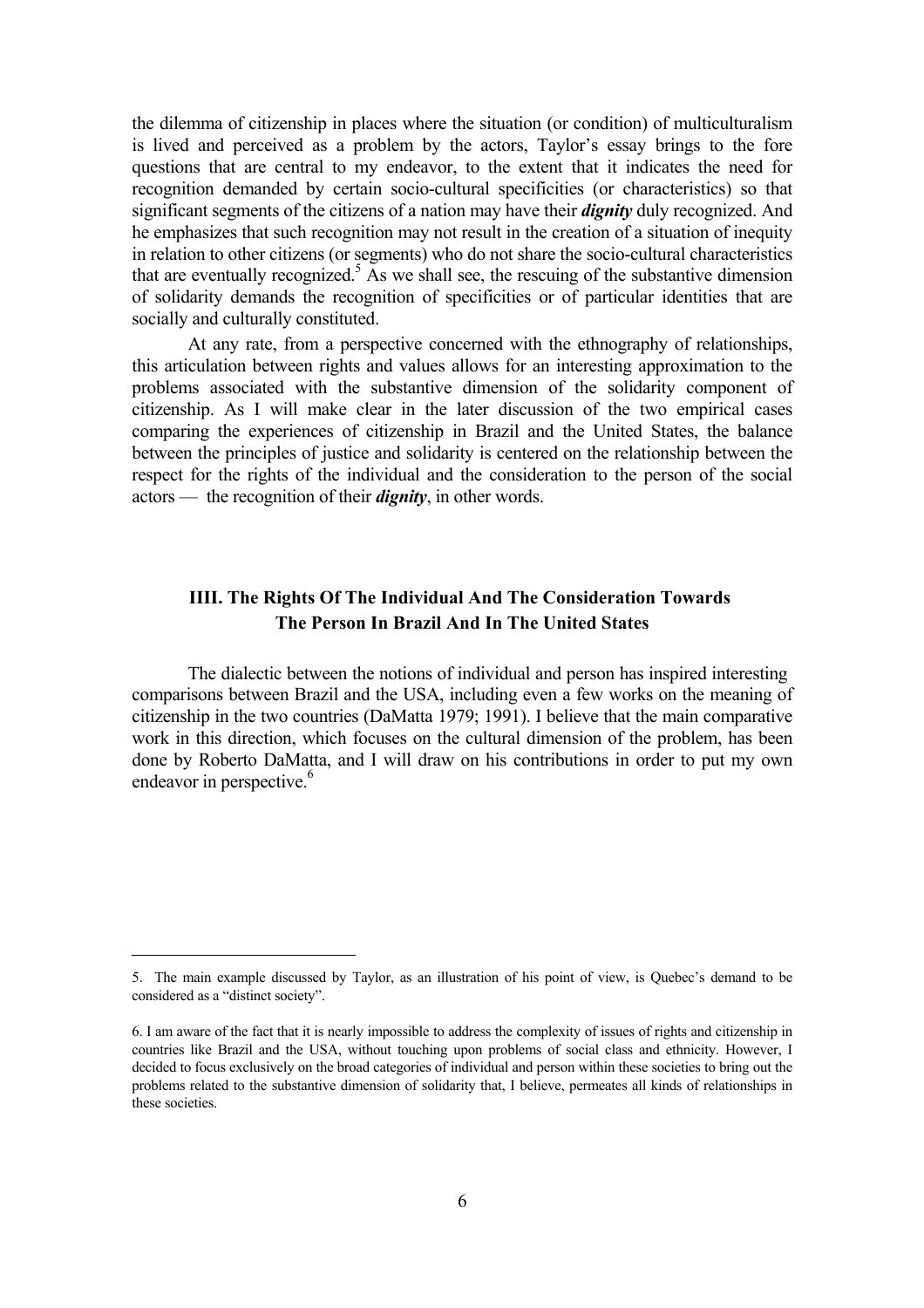#### **2.1 Solidarity and inequity in Brazil**

In DaMatta's interpretation Brazil is defined as a 'relational society,' in contradistinction to the clearly individualistic character of American society. In this regard, the modern and universalist logic of the individual, which predominates in the USA, would exist in Brazil side by side with a traditional logic that gives priority to relationships and emphasizes the preeminence of the whole over its parts. This therefore underlines the great importance attributed to hierarchy in the Brazilian context. According to DaMatta, while universalist logic would be linked to the public space of the street ("*rua*"), to the laws and to impersonal relations, traditional logic would have as its reference the private space of the house ("*casa*"), the family and personalized relationships. In the first case, one identifies the logic of the individual-citizen with its levelling character, whose essence would be found in the ideas or values of autonomy, independence and equality; traditional logic, on the other hand, would place a higher value on contrasts, gradations, and complementarities.

Still following DaMatta, the articulation of the two logics in Brazil (given that traditional logic and the 'relational' perspective dominate) would have as a consequence a negative perception of the idea of citizenship, understood here as the category that mediates the duties and obligations towards the State. By the same token, laws would be also seen with distrust, being perceived as instruments for State control or for the manipulation of power, and would not represent a guaranty of freedom or of access to citizenship rights. Nevertheless, perhaps DaMatta's main contribution to the argument that I develop here is the idea that the notion of citizenship in Brazil engenders upwards and downwards deviances. That is, while the experience in the street world reflects a state of 'undercitizenship,' the experience of everyday life within the universe of the house and of the family reflects a condition of 'supercitizenship' (DaMatta 1991:100). Despite agreeing with Neves (1994: 262, 269-70) that the dichotomy 'undercitizen/overcitizen' is probably more appropriate regarding differential of access to privileges "within the street world", which would be almost totally restricted to the minority of *overintegrated* citizens in Brazilian society, DaMatta's formulation has the advantage of calling attention to the culturally-motivated preference towards the attainment of privileges, which would also be effective in the orientation of the practices of *underintegrated* citizens (in Neves' terminology).

As I observed elsewhere, such a picture indicates that, even if we do not disagree with Neves' considerations, "the subordination to duties, in one case, would be [symbolically] compensated by the access to privileges in the other" (Cardoso de Oliveira 1996a:96). I suggested that the articulation of 'street' logic with 'house' logic would have, as a consequence, a "...tendency to transform rights into privileges by way of a systematic orientation towards the privatization of public space", and a motivation to invert, whenever possible, the condition of undercitizenship — people feel threatened when exposed to the constraints of impersonal laws and thereby transform it into its opposite. I believe that this situation is a good example of the imbalance between the principles of justice and solidarity, in which the lack of respect for the rights of the common citizen or individual is contrasted with the willingness to favor those individuals who show themselves as being especially *dignified* or worthy of consideration — in other words, a situation in which there is simultaneously too little justice in access to rights and too much solidarity, even if it is excessively circumscribed and localized in the consideration of the person (of the citizen)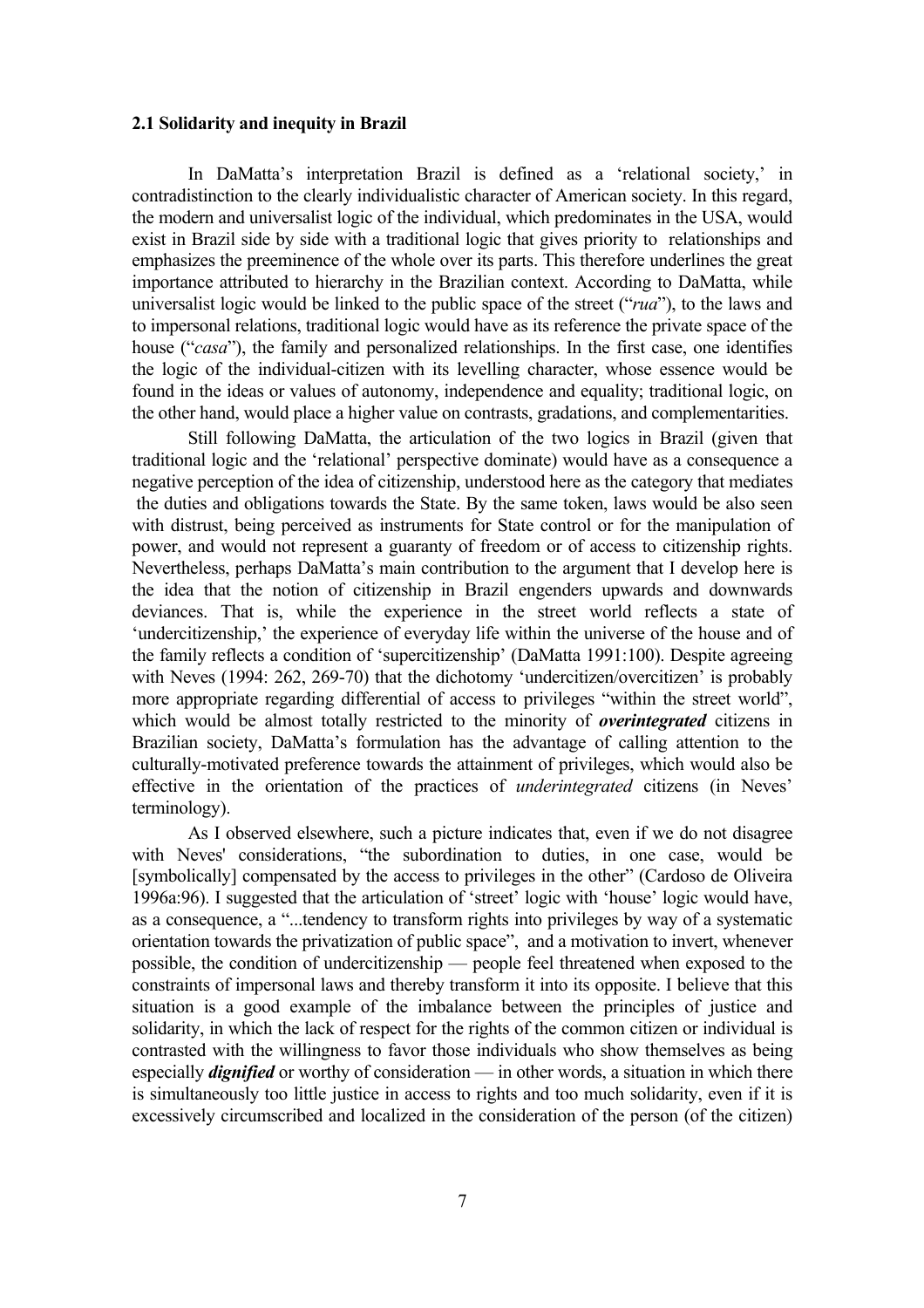<span id="page-7-3"></span>who is deserving of recognition. This suggests a conception of *dignity* that is strongly contaminated by the perspective of **honor**, in the terms used by Taylor.<sup>7</sup> Thus, the drama of the situation may be attributed not only to the "quantity" or importance, eventually excessive, of the attitude of solidarity or of the consideration towards the person of the actors, but to the difficulty of universalizing it; in other words, the difficulty lies with articulating it adequately alongside the assessment of rights and/or interests of the parties involved in the various situations of social interaction.

Despite the great perversity that characterizes such a situation as concerns the ideals of social justice — given that, in this case, the imbalance between the principles mentioned above implies the usurpation of the rights of the majority — it is noteworthy that the values that support the social practices that lead to inequity are widely shared amongst all social segments of Brazilian society. I do not mean that there is no opposition to the attempts at transforming rights into privileges or to the processes of privatization of public space. On the contrary; once these acts have been classified as examples of such attempts the demands that the appropriate measures be taken are immediate, even if it is rare that, as in the case of the frequent accusations of corruption or nepotism, the wrongdoers are effectively punished. $8$  The problem is that a large part of the situations that might (and should) be identified as examples of such acts are sufficiently ambiguous to avoid a negative perception of their meaning.

In fact, the intensity of the popular outcry caused by such practices is only comparable to the extension of the social universe where they occur. Here, I am not making reference only to those practices of the privatization of public space or to the attempts at transforming rights into privileges whose content is clearly illegal, but also to all the acts or social practices in which the demand for privileges (attuned to the logic of *distinction*) prevails and harms the legitimate interests of others. That is, besides the crimes of corruption and nepotism, one cannot avoid recognizing something of the same phenomenon in the diverse (legal) practices of clientelism, in the undue influence of cartels in the Brazilian economy, $9 \overline{)}$  in union corporativism, or in the ill-justified concession of subsidies.

In the context of this orientation towards transforming rights into privileges, the excesses in the concession of indemnities or pensions to journalists allegedly fired or blacklisted during the years of dictatorship is only the most recent and outrageous case.<sup>10</sup>

<span id="page-7-0"></span><sup>7.</sup> On the importance of the association between the categories of *honor* and *dignity*, and of its relations with the contamination of public space by the private in the Brazilian case, see the interesting paper by Teixeira (1995) about the CPI (Parliamentary Commission of Inquiry) of the Budget and the notion of "parliamentary decorum." For a discussion about the relationship between the notions of *honor* and *dignity* in modern societies see the illuminating article by Berger (1983:172-181).

<span id="page-7-1"></span><sup>8.</sup> The impeachment of former president Collor de Mello must be seen as a radical exception that confirms the rule.

<span id="page-7-2"></span><sup>9.</sup> Which has reached even the job market, through the "regulating" of professions whose implementation does not bring benefits to the population but which has, above all, satisfied the private interests of the people in these professions (e.g., journalism).

<sup>10.</sup> See the report published by *Revista Veja*, in its edition of May 24, 1995 (pp.98-100), in which one of the candidates to the indemnity is introduced as a professional who started to work in 1980, therefore after the end of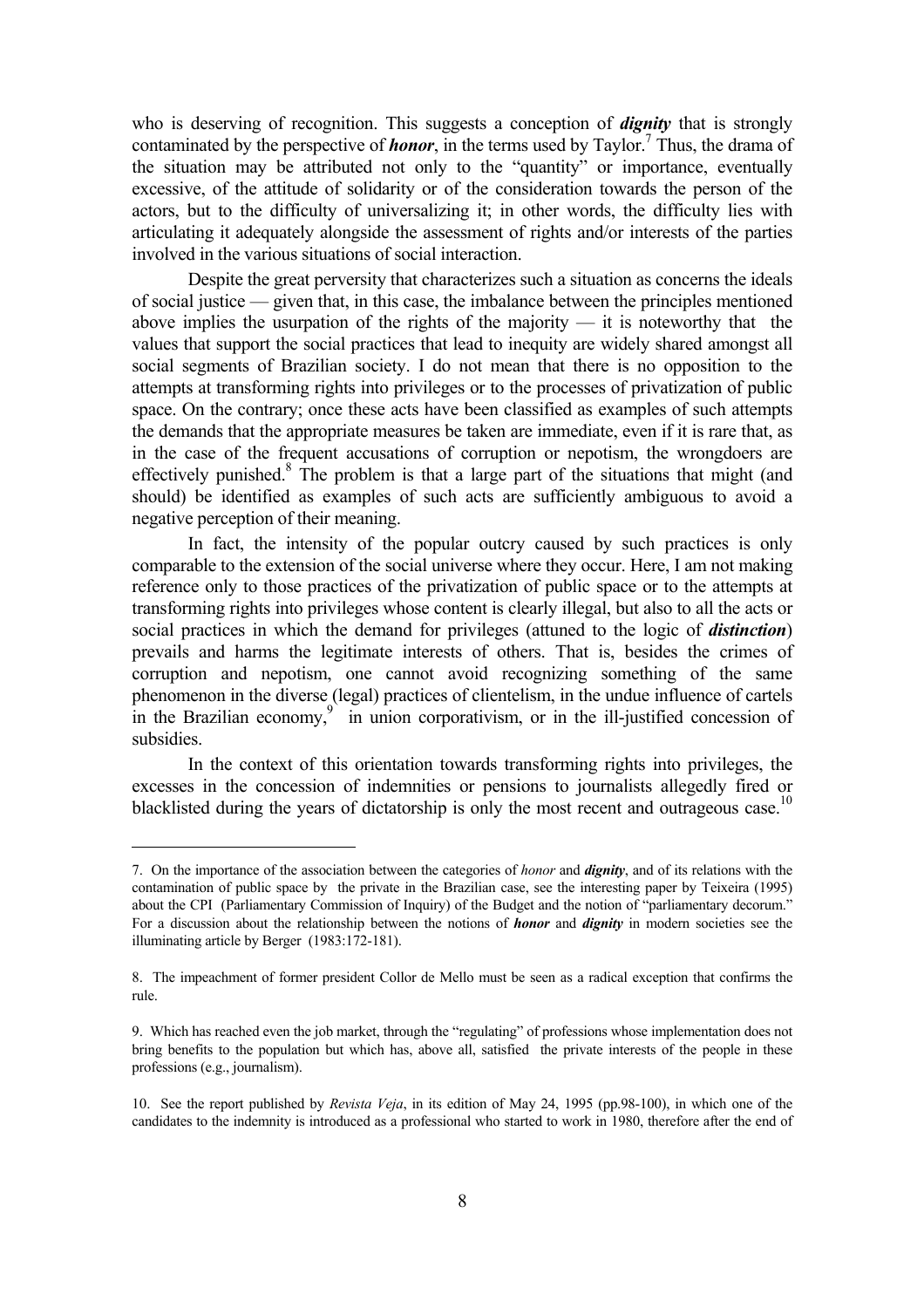Some aspects of the reintegration of once-excluded professors in Brazilian universities are nearly as excessive as the cases of the re-integrated journalists. By the same token, a few professors in the Federal Universities take advantage of the obligation to sign a new contract when they are promoted to full-professorships<sup>11</sup> and retire on the old contract, thereby obtaining the "right" or the privilege to receive two wages.<sup>12</sup> This manipulation, allowing for the transformation of promotion into a "new" position, is particularly interesting for the argument developed here, especially for Departments that have experienced this manipulation more than once within a brief period of time. Given the impossibility of hiding this strategy, such experiences seem to be intelligible only if we suppose the support, and possibly the stimulus, of this manipulative strategy by fellow faculty members. In other words, the manipulative strategy is positively sanctioned within the domestic universe of the Department!

The examples could be multiplied almost infinitely including even everyday practices without much consequence, such as the lack of respect for line-ups in general. But that is not my objective here. I just would like to pick out two characteristics of nepotism, and to mention one last example, in order to conclude my reflections about the consequences to the condition of citizenship of the imbalance between the principles of justice and solidarity in the case of Brazil.

#### **2.1.1 Nepotism and the 'parity system'**

i<br>Li

In one of the few works about nepotism in which the author tries to unveil the internal logic of this practice by comparing it with similar practices that are positively sanctioned by society, Laraia (n.d.) calls attention to two important aspects of nepotism that are not usually taken into consideration. The first is connected to the logic of reciprocal relations, which takes place within the domestic or familial domain; it is also connected to the loyalty structure that follows from it and legitimizes the plea for favors from patrons/benefactors. Besides being grounded on the precepts characteristic of the 'relational society' (as defined by DaMatta), Laraia argues that such demands are often seen by relatives/clients as a return from their investments and a fulfillment of their expectations, that is, as a recognition of their contribution to the success of the political trajectory of the benefactor. In spite of the fact that Laraia did not make explicit references to similar

<span id="page-8-1"></span>12. As all candidates who apply for full-professorship and are already in the Faculty must be necessarily adjunct/associate professors, and as according to the so-called Unique Juridic Regime the people who retire receive a pension equivalent to the wage of the position immediately above theirs, professors who successfully obtain this privilege end up receiving two wages at the level of full-professorship.

the period of censorship, but who believes to have the right to the indemnity, with the support of the Union, because the paper in which he worked had to close its doors in 1986 due to the losses allegedly suffered as a consequence of the dictatorship.

<span id="page-8-0"></span><sup>11.</sup> The access to full-professorship in the Federal Universities is currently available only through the process of "*concurso público*", a kind of public examination or competition to which any person who meets the formal requirements can apply. This kind of "fake" retirement is specially common among women professors who, according to the law, may retire when they reach 25 years of teaching.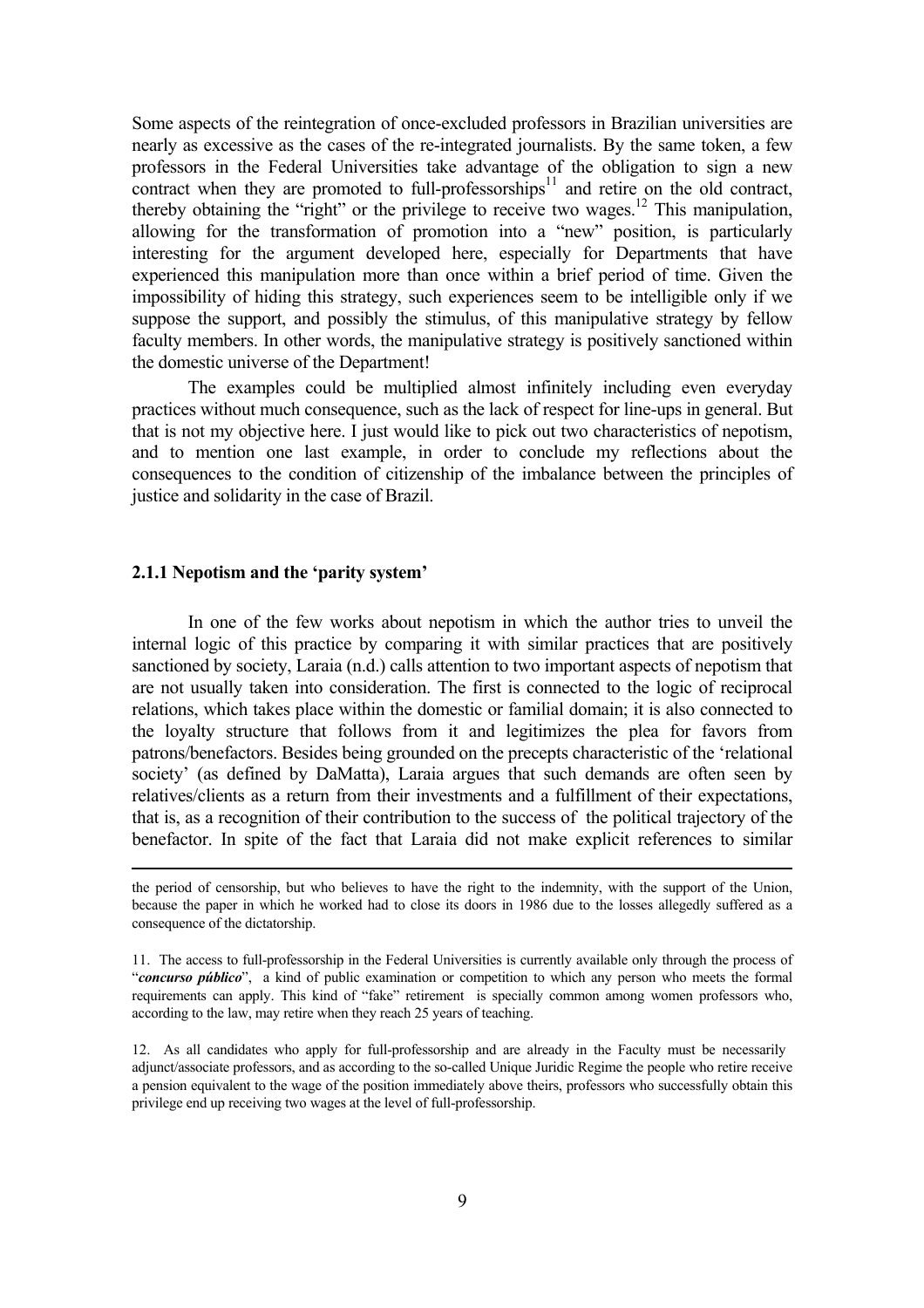situations in the private sphere, I believe that the demands coming from the relatives of politicians would not be much different or more "clientelistic" than the ones coming from the kin group of successful businessmen.<sup>13</sup> The second aspect mentioned by Laraia is related to the scope of nepotism, which should also include the practice of hiring friends within the same logic of reciprocities used by relatives. By the same token, the author also suggests a certain identity between this type of nepotism and the one that manifests itself within more parochial contexts, where the distribution of working positions would reproduce the same logic of loyalty and reciprocity mentioned above and whose primary objective would be the satisfaction of the community's demands as concerns the access of individuals to what could be called the *political market* of jobs.<sup>14</sup>

Finally, the example that I would like to present before introducing the discussion about the dilemma of citizenship in the USA is the demand towards the institutionalization of a 'parity system' in the election of the Universities' academic-administrative authorities, which is also expected to prevail in the boards and councils that have a deliberative function in the determination of the academic policies. In this context, I would like to point out only two or three characteristics that stress the radical nature of the example. In spite of its clearly *privatizing* consequences, and regardless of the confusion between the notions of rights and privileges that comes to the fore in the articulation of this demand, the logic that is cited in defense of such a system is presented as championing the ideals of democracy and social rights.<sup>15</sup> Basically, the major problem with the argument that defends the 'parity' system' is its lack of attention to the specificity of the University within the larger society, its social function or its role. By mistakenly considering that the so-called "university community" represents a miniature of the society at large, the defenders of the 'parity system' demand that the processes of University decision-making allow for the same rights of political participation that are shared by all Brazilian citizens in the context of the larger society. However, instead of demanding the institutionalization of the universal vote (where each and every vote has the same value) for the members of the "community", the pro-parity movement emphasizes the defence of the rights/interests of the segments represented within the "community": faculty, students and administrative personnel.

As the University has a social function and offers services to the society at large (by producing knowledge and training competent professionals and/or technicians), It so

<span id="page-9-0"></span><sup>13.</sup> It is clear that the satisfaction of these demands, in the case of the businessmen, does not conform to a situation of nepotism and, as far as it would not result in an aggression to other people's rights, it does not provoke any social criticism.

<span id="page-9-1"></span><sup>14.</sup> In this regard,a few works by anthropologists about the strategies of vote definition and of political loyalty during elections in the interior of Brazil give substance to the words of Laraia, and call attention to the interesting characteristics of the discourse that justifies these practices (Palmeira & Heredia n.d.; Chaves 1994 and Abreu 1993).

<span id="page-9-2"></span><sup>15.</sup> The 'parity system' means that the three segments comprising the "university community" (Faculty, Students and Administrative Personnel) have the same weight in the administration of the University. Thus, in the election votes are computated in accordance to a formula in which the vote of each individual is equal to the percentage which he or she represents within the body of his or her segment. As the Faculty is the smaller segment, in a way the votes of its members, as individuals, have a greater value than the votes of the members of the other segments. For a detailed discussion about the problems of the 'parity system' from the perspective developed here, see Cardoso de Oliveira (1996a).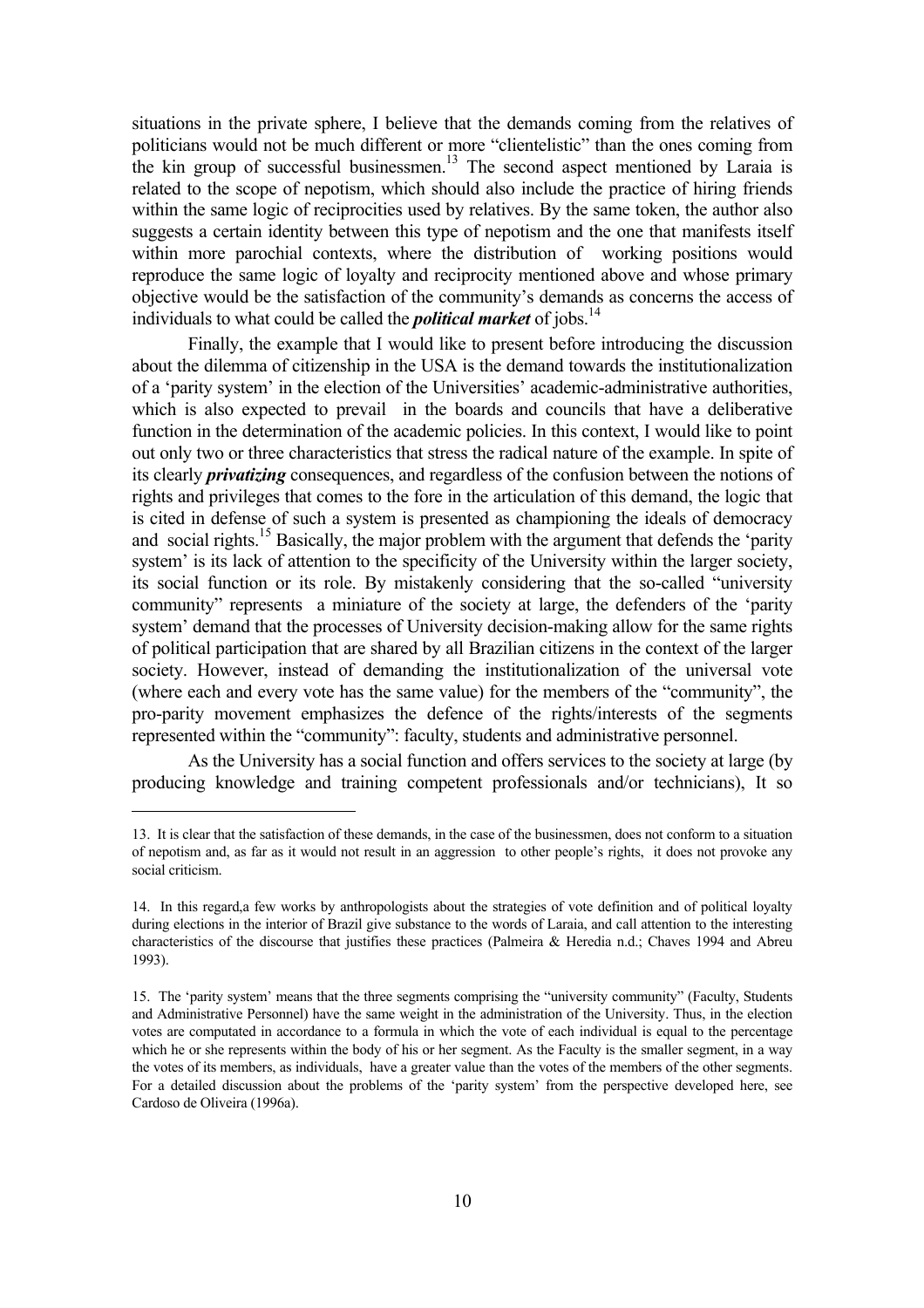happens that academic policy must contemplate as effectively as possible the satisfaction of society's interests in the quality of the services offered by the institution. In this regard, any proposal for academic policy or for University management that is not within the scope of (or subordinated to) the above-mentioned goals of the University will ignore the interests of the majority. In fact, the proposal for the implementation of a 'parity system' reveals an inversion of priorities, to the extent that the interests of the segments are placed ahead of the interests of the general population that maintains the institution — clearly an attempt at privatizing public space. Moreover, the 'parity system' also characterizes a transformation of the status of the demands, which lose their meaning as rights and take the form of privileges. In order to avoid this situation, the proponents of parity would have to engage in a discussion of the basic issues, that is, the evaluation of the potential contribution of each segment of the "university community" to achieving the goals of the institution.

Beyond reinforcing the characterization of the tendency towards the privatization of public space, as well as the propensity to stimulate semantic confusions between the notions of rights and privileges in Brazil (derived from the existence of a large degree of overlap between the semantic fields of the public and the private spheres), the case of the 'parity system' emphasizes another important aspect of the problem that clearly contrasts with the dilemma of citizenship in the USA. I am talking about the facility with which actors identify with specific totalities, even if circumscribed. Such facility is typical of the power (and pervasiveness) of the principle of solidarity in the Brazilian context. Hence, actors perceive themselves as belonging to communities with values that are intersubjectively shared and with mutually-acknowledged social networks. It is noteworthy that this facility seems to correspond to a degree of difficulty as concerns the recognition of interlocutors belonging to more inclusive communities: here, the common identity would be considered as being, in principle, too abstract.<sup>16</sup> It is possible that the excessive importance attributed to the substantive dimension of solidarity in these cases necessarily implies the difficulty of recognizing the rights of citizenship (which are always meant to be universal or universalizable) of those who are not normally seen as sharing the same value system.

Be that as it may, it is interesting to observe at least two characteristics of social interaction in Brazil that seem to be implicated in actors' identification with totalizing relationships; they also express a communion of identities among interlocutors — in other words, the significance of what I have been calling the substantive dimension of solidarity. I am referring 1) to the valorization of empathy in face to face relations, indicating the existence of an actual "cult" of sociability, and 2) to the ambiguity of commitment

a<br>B

<span id="page-10-0"></span><sup>16.</sup> I must say that the abstractness of this common identity works well in theory, where it is not all that difficult to encompass or to integrate people who are not usually perceived as belonging to the category of worthy citizens. The problem shows itself at the level of the everyday practices of Brazilian society as a whole. Here, in order to find recognition one must hold a specific or substantive and easily conveyed identity, whatever it may be — in Brazil, there are many circumstances in which there is nothing worse than being classified as the generic individual, or the plain faceless "citizen". In such circumstances, being merely 'somebody', like 'anybody', means in fact being a 'nobody', not only in terms of income and prestige (or social status) but, above all, in terms of lacking a substantive reference as a moral person. However, the interesting thing about Brazilian society is that anyone may be able to convey this substantive reference characteristic of moral or dignified persons, within a range of different potentialities, as long as one succeeds in establishing an empathetic rapport with one's interlocutor, which always remains as a possibility.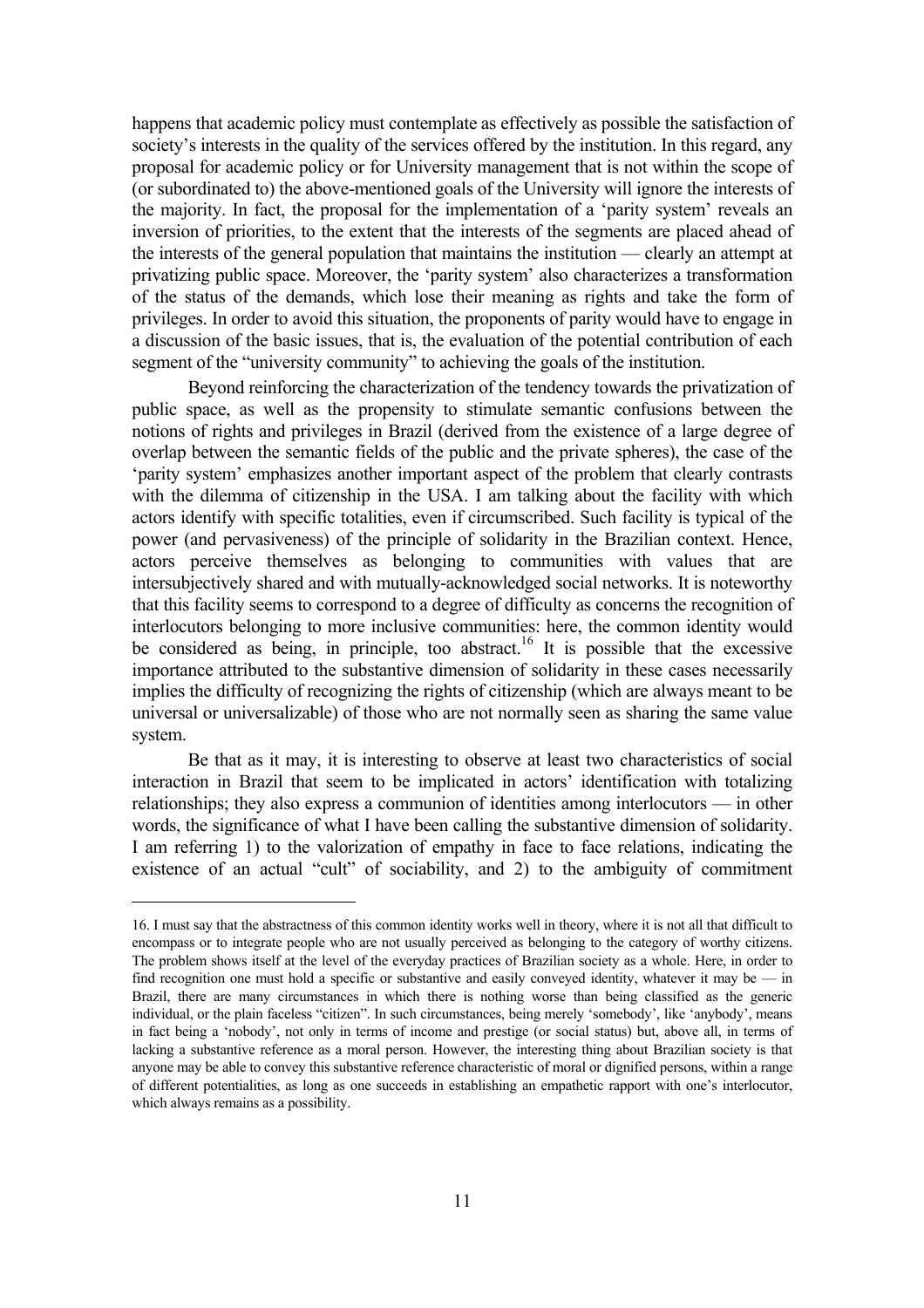expressed by the actors in these relations. That is, even if the manifestation of empathy is genuinely cultivated during the interaction, this does not imply in and of itself the existence of any commitment between the parties or between the messages exchanged during the interaction.

As I will argue in the following section, the imbalance between the principles of justice and solidarity in the USA seems to point towards a deficit of citizenship in the opposite direction: that is, to the difficulty of respecting certain rights whose recognition demands that the principle of solidarity play a more effective role in social interactions. This seems to be so even if we take into consideration the fact that the individualist ideology pervading the country, which is universalist and cherishes equality (i.e., equal access to the rights of the individual), stimulates the respect of the rights of the (generic) citizen and allows for the existence of a much lesser degree of real social inequality in comparison to Brazil.

#### **2.2 Individualism and the reification of rights in the USA**

Compared to Brazil American individualism creates a striking impression to outside observers. Despite the fact that the dominant ideology places an excessive emphasis on the values of autonomy and independence (Bellah *et al*. 1985), understanding the problems of the exercise of citizenship that come from such an ideology demands a minimum of contextualization.

Above and beyond the existence of a much greater degree of formality in face-toface relations in the USA, the existence of a large area of intersection between the public and the private domains in Brazil contrasts well with a radical separation between these two domains in the USA. Such a situation is stressed in American individualist ideology that, according to Bellah *et al*. (1985:27-51), has its origin in four traditions or strands of American culture: (1) the Biblical, (2) the republican [or civic], (3) the utilitarian, and (4) the expressive.<sup>17</sup> If it is true that the four traditions emphasize the importance of the individual in society, each one does it in a specific manner. Thus, the Biblical tradition stresses the idea of "moral liberty" within the context of an "ethical community"; the republican tradition insists on the principle of "political equality" in the universe of a democratic society; while the utilitarian tradition focuses on the idea that the individual should pursue his or her own material interests; and the expressive tradition stimulates the enrichment of the self and the cultivation of the deep identity of the individual. Although all four traditions were originally concerned with the integration of the individual in society and were committed to the constitution of a particular type of society, only the first two, in which this concern and/or commitment has always been stronger, have succeeded in keeping the articulation between individual and society in perspective. That is, the utilitarian and the expressive traditions have been internalized exclusively in relation to those aspects that praise the particular interests of the individual, having greatly contributed to the diffusion and consolidation of conceptions that have as their reference a

<span id="page-11-0"></span><sup>17.</sup> In fact, according to the authors the last two traditions are part of a single cultural strand which they call "modern individualism" (Bellah *et al*. 1985:28).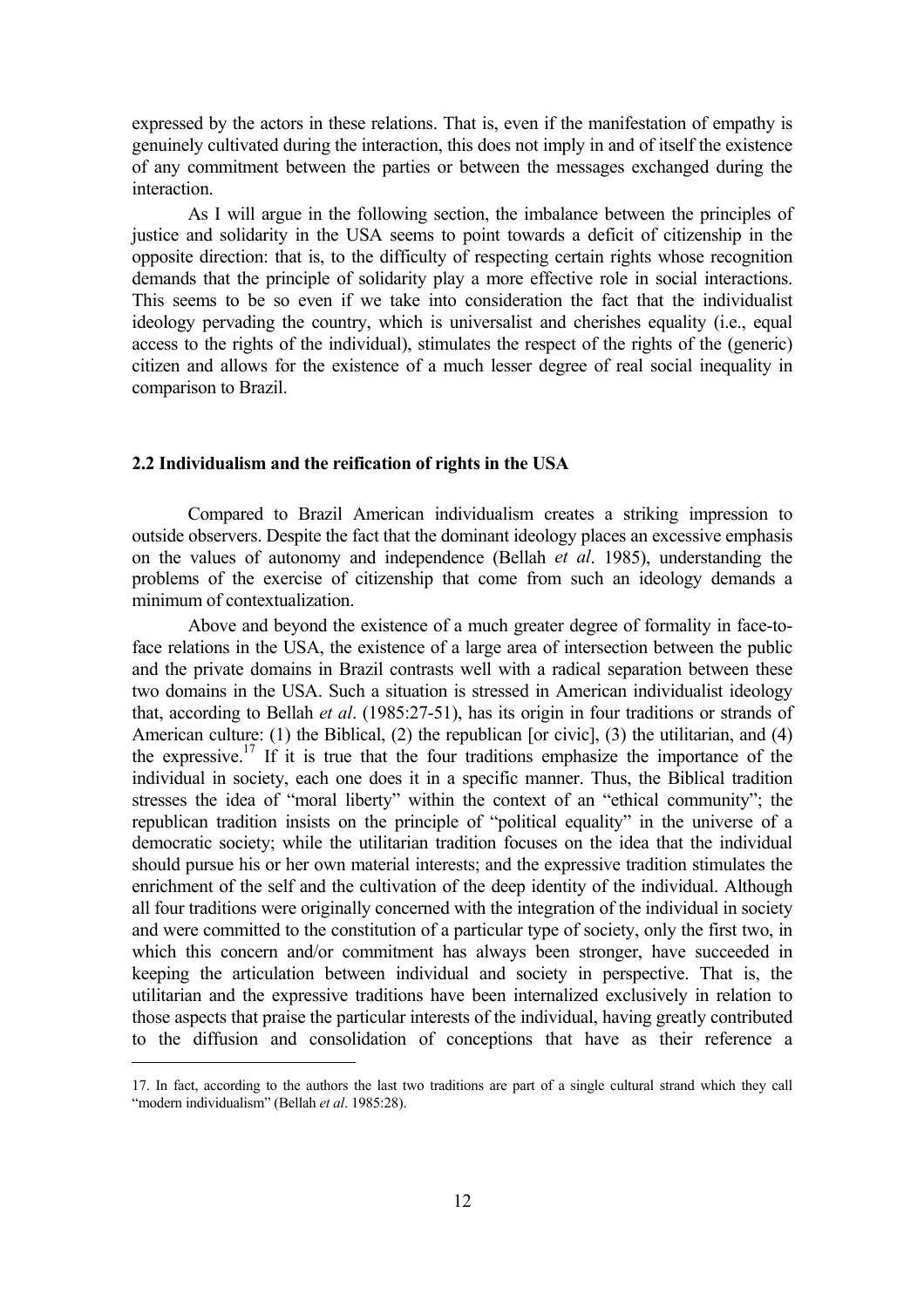decontextualized individual totally independent of social relations. In extreme versions of such conceptions the so-called *unencumbered self* (Idem:80) is seen as a being whose identity has been formed without socialization and outside of any kind of cultural setting.

Still following Bellah *et al*., today the utilitarian (in the public sphere) and expressive (in the private sphere) traditions have become predominant. This has led to the development of a particularly acute difficulty for Americans as regards their ability to articulate a coherent discourse about social commitment — that is, difficulty in the development of a discourse that justifies their options in the moral order (which thematize the legitimacy of relationships and interactions) or that defends their identity with certain values as opposed to others, or, again, that allows for the linking of these values with agendas aiming at the satisfaction of social interests within a broader perspective.

Bellah and his collaborators provide examples from a broad variety of contexts and social strata within American society in order to characterize the scope of this discursive difficulty, which they attribute to the constraints of what they called the "first language" of American individualism, with its almost absolute emphasis on the idea of *self-reliance*. In spite of indicating the existence of "secondary languages", to which most Americans also have recourse to allow for a better articulation of values and a more coherent vision of the place of the individual in society, the subordination of these languages to the widely-shared primary language of individualism inhibits the elaboration of a satisfactory discourse about those themes.

In this connection, the case of 'Brian Palmer' (one of the informants of Bellah *et al*.) is particularly interesting. Brian is an accomplished businessman whose concerns about being successful and making money led him to spend the first fifteen years of his career totally dedicated to his work, without giving much attention to his wife and children, for whom he apparently only fulfilled the role of a provider or breadwinner in the strict sense of the term. This continued until one day when, after getting back home from work and telling his wife that he had received an offer on his house, which was for sale, she warned him that: "...you should probably realize that once we sell this house we will live in different houses" (Bellah *et al*. 1985:4). Later he finds out that his wife had been having an affair but, at this point, he goes through a period of reflection upon his life in order to make sense of what was happening and to restructure his life. Brian remarries a woman of his own age who has a professional career and children from her first marriage. The opportunity to take care of his own children, who decided to live with him a little while after the separation, made him learn how to cultivate his relationships within the family and stimulated him into structuring his new marriage on a different basis. Now, Brian does not spend the same amount of time at his office; he shares his feelings with his wife, as well as their mutual goals and problems; he invests in sociability within the family and gives many indications that he feels much better with his new life style.

However, when prompted to justify the changes in his life style, Brian limits himself to identifying a change in his preferences that, in and of themselves, would not be better nor worse than the ones he held before. In this regard, the authors point out that despite the fact that Brian's new life style seems to be morally much better structured, allowing him to engage in more profound and enriching relationships, he is not able to "objectively" defend it when he compares it with his previous life style: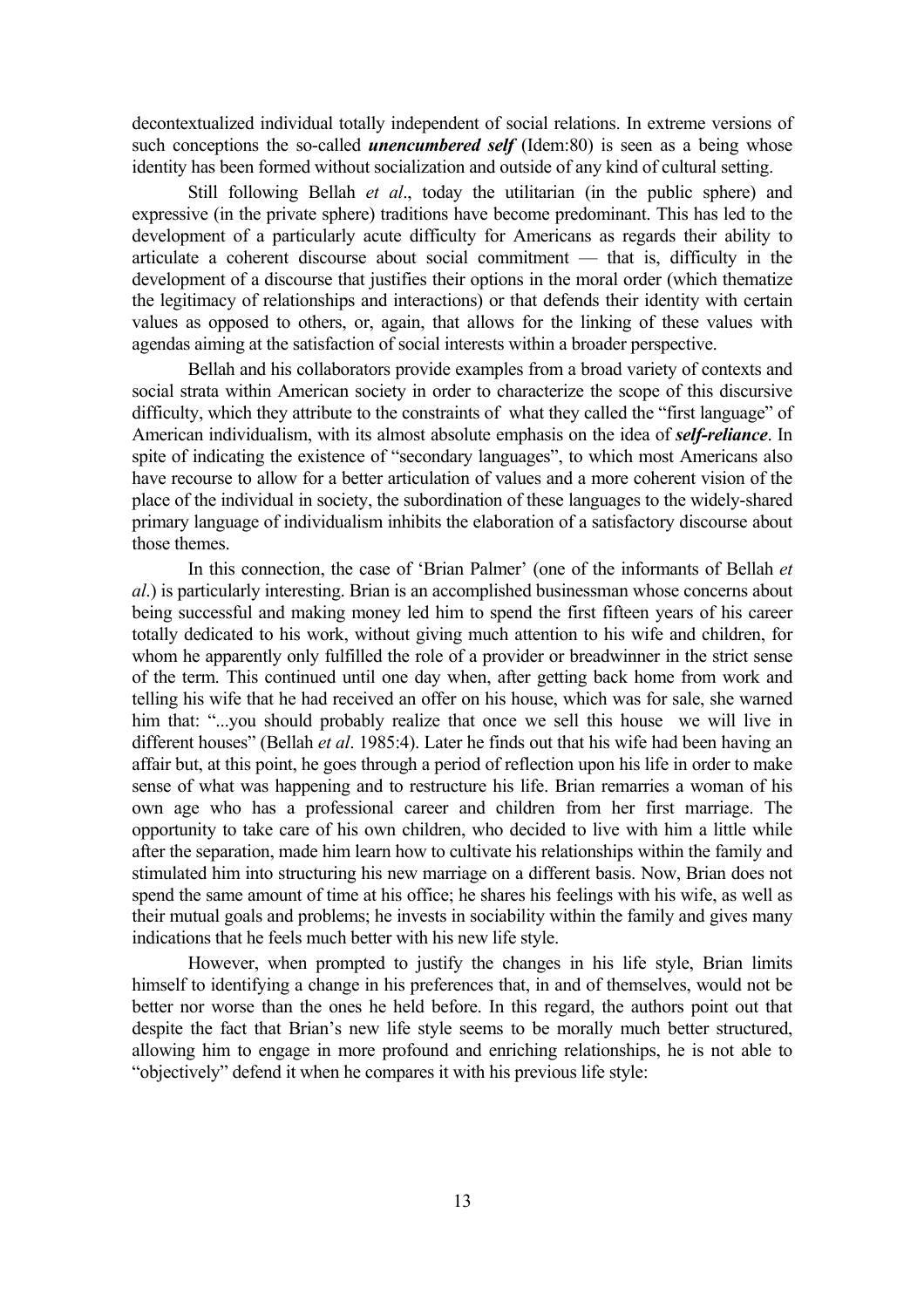...Morally, his life appears much more coherent than when he was dominated by careerism, but, to hear him talk, even his deepest impulses of attachment to others are without any more solid foundation than his momentary desires. He lacks a language to explain what seem to be the real commitments that define his life, and to that extent the commitments themselves are precarious. (Bellah *et al*. 1985:8)

It is important to keep in mind the final part of the quotation in which the authors indicate that, without being able to justify or to make explicit what would be the real commitments in his life and, therefore, without perceiving them adequately, Brian ends up weakening these very commitments that he cherishes so much. In a way, it is as though this weakening came about despite the objectives or intentions of the actor. The problem repeats itself in a variety of situations and social contexts, even including cases like the one of the political activist who, despite his dedication to the cause that mobilizes all his efforts, is not capable of articulating a convincing discourse about the projects that orient his engagement in the cause (Bellah *et al*. 1985: 17-20).

Bellah *et al*. give examples of citizens who achieve a more cogent articulation of their values and ethical-moral commitments, even if within the limits imposed by the predominance of the "first language of individualism,"<sup>18</sup> although Brian's case shows very well the essence of the difficulty experienced by citizens and brings to the fore the heart of the American dilemma as it is described by the authors. As I would like to argue, however, the consequences of such a picture are not restricted to the weakening of the abovementioned commitments but would also undermine the respect of those rights whose sanctioning demands an explicit recognition of the *dignity* of the citizen's person, and/or the manifestation of the solidarity component of citizenship.

I will now make a brief presentation of mediation sessions within the context of Small Claims Court in the USA, where ignoring of the rights closely associated to the demand of recognition of the *dignity* of at least one of the parties is particularly apparent. With this, I shall conclude my comparative reflections on the dilemma of respecting citizens' rights in Brazil and the USA.

## **2.2.1 The mediation of small claims**

a<br>B

One of the reasons why these mediation sessions are especially interesting for the discussion of the difficulty of recognizing certain rights in the USA is the fact that they allow for the explicitation of demands that do not find any room within the ambit of the court hearings. As I have shown in my ethnography on small claims in Cambridge, Massachusetts (Cardoso de Oliveira 1989:298-339), the court hearings are strongly characterized by "the judicial mode of assessing liability," which imposes a process of

<span id="page-13-0"></span><sup>18.</sup> In all of these cases the actors make use of "secondary languages", which emphasize the identity with traditions and commitments associated to what the authors call "communities of memory" (Bellah *et al*. 1985:154). It is interesting to note that in all of those circumstances the authors are talking about universes which are locally circumscribed as, for instance, the ethnic and the religious communities.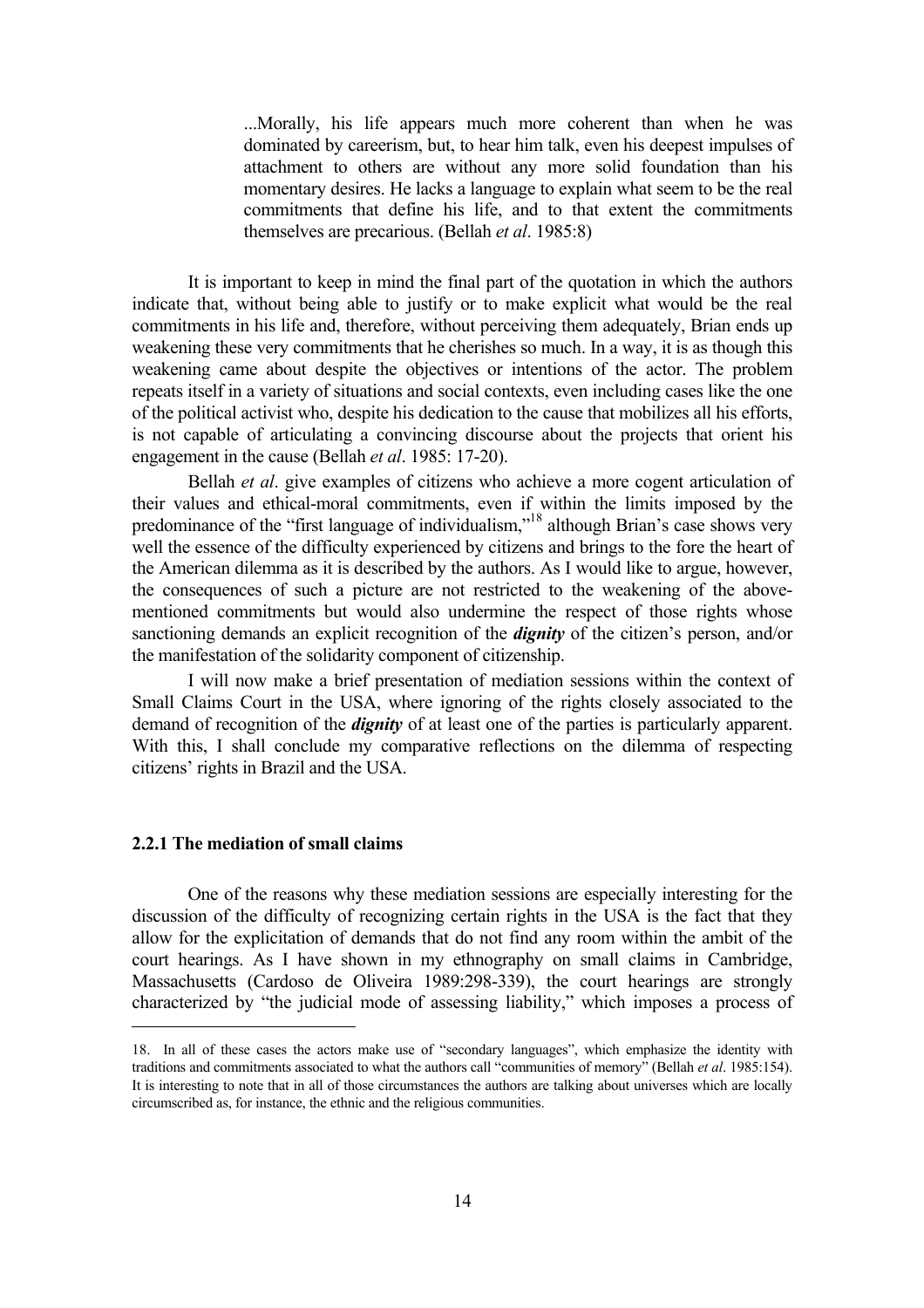narrowing down the claims to the point of inhibiting the manifestation of any arguments that are not directly associated with legally-recognized paradigms, that is, contractual or tort paradigms. Beyond that, the demand for the articulation of a logical-deductive reasoning in the narrative of the events that prompted the dispute and the obligation to present evidence constitute an extra difficulty for the parties in the verbalization of their claims (O'Barr & Conley 1985). In this connection, the problem with the mediation sessions is not in the limitations of the arguments and/or of the subjects that may be introduced within the negotiation process, but is the manner of conducting the discussion and of dealing with a certain type of question.

In spite of the fact that the mediation process is profoundly marked by a concern with questions of *fairness*, such a concern is dissociated from the idea of justice. As a consequence, the disclosure of the reasons or motives which have given rise to the conflict becomes secondary, making it difficult to buttress an objective difference between *fair* and *unfair* — that is, a difference that would not be exclusively based on the opinion of the parties at the end of mediation sessions. Thus, at the same time that the mediators — and to a certain extent the judges as well — believe that this procedure allows for a better understanding of certain disputes and for the definition of a more satisfactory outcome for the parties, they also reject the idea that the mediation sessions allow for a better assessment of the merits of the claims and of the rights involved. In other words, the mediation process privileges a prospective outlook, more directed towards the satisfaction of the litigants' interests in view of their present situation than towards an evaluation of the rights that are injured during the conflict or dispute.

This view is grounded in the arguments developed by Fisher & Ury in their bestseller, *Getting to Yes: Negotiating Agreement Without Giving In* (*GTY*), which seems to have become an important reference work to the most diverse negotiating practices in the USA and that orients the work of mediators.<sup>19</sup> Just as in the case of the informants cited by Bellah and his collaborators, the authors of *GTY* and their followers (like the mediators) have a great deal of difficulty in justifying the rights and/or the values that support the interests discussed throughout the negotiating process. It is interesting to note that if, on the one hand, the mediators criticize the formal constraints that hamper the adequate presentation (and the respective understanding) of small claims in the context of the court hearings — recognized as the appropriate forum for the assessment of justice — on the other, once these mediators create space for the discussion of the contingencies and substantive specificities of the claims in the mediation sessions, they see themselves as being obligated to abandon the attempt to evaluate the rights of the parties or the normative rightness of their actions. The situation presented by Fisher & Ury in *GTY* as a paradigmatic example for the orientation of the assessment or negotiation of conflicts brings to the fore both the strength and the limitations of the perspective:

> Consider the story of two men quarrelling in a library. One wants the window open and the other wants it closed. They bicker back and forth about how much to leave it open: a crack, halfway, three quarters of the

<span id="page-14-0"></span><sup>19.</sup> Actually, the authors were (and still are) active members of the "Harvard Negotiation Project", to which most of the mediators who worked at the court were associated as students at the Harvard Law School.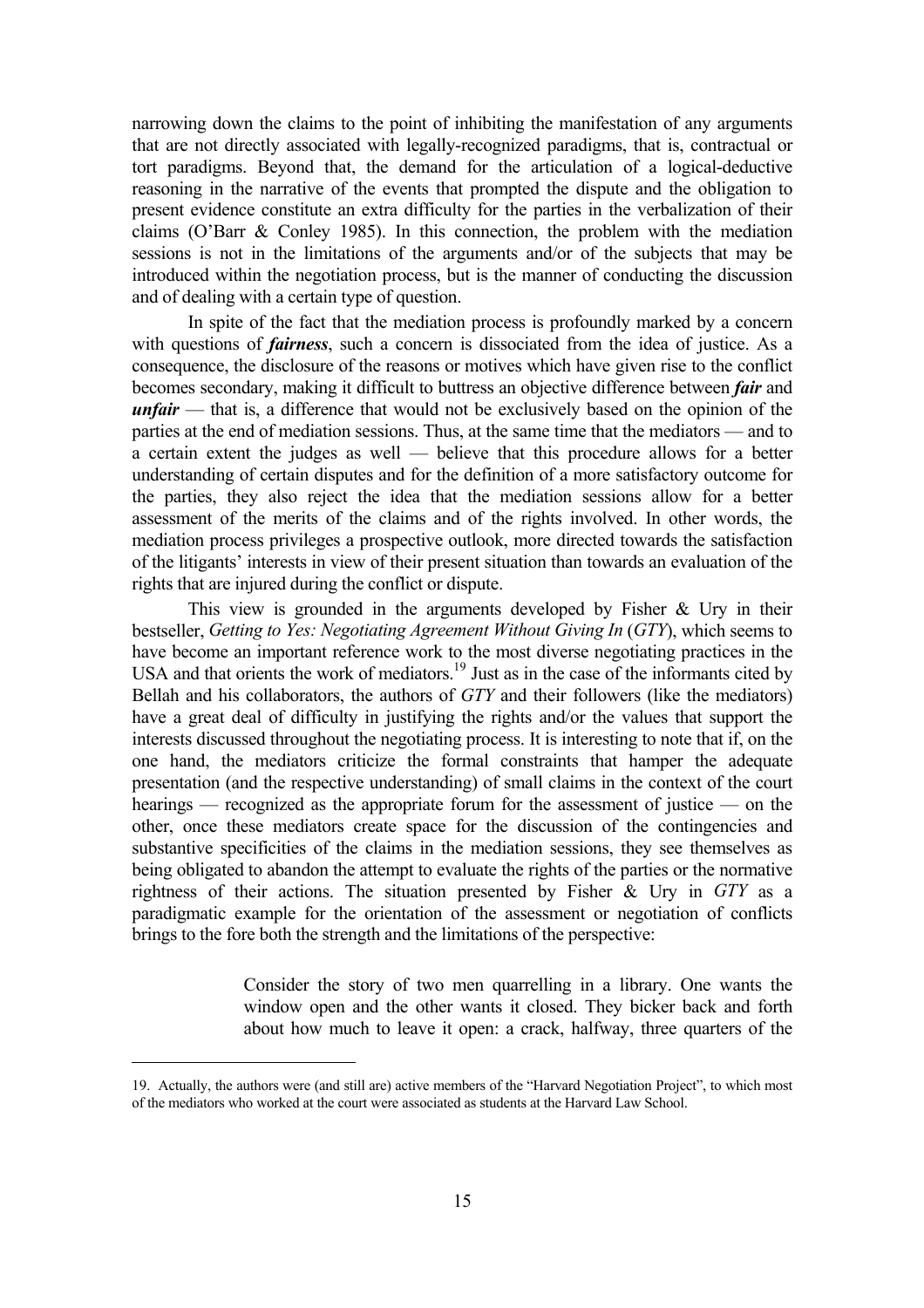way. No solution satisfies them both.

Enter the librarian. She asks one why he wants the window open: 'To get some fresh air.' She asks the other why he wants it closed: 'To avoid the draft.' After thinking a minute, she opens wide a window in the next room, bringing in fresh air without a draft. (1985:41)

Despite being undoubtedly simpler than most of the disputes mediated within the ambit of small claims court, the example is exceptionally clear in relation to the adopted procedures and to the objectives of the negotiation. At the outset, it calls attention to the advantages of giving priority to the "objective" interests of the parties and of achieving a negotiation oriented by principles, to the extent that the solution found by the librarian produces a more satisfactory solution to the parties than any other outcome negotiated with a focus on the positions and/or the "reasons" (rights) of the parties would or could; even if the two men in the library would have reached a solution on the basis of a compromise, in which they both would be willing to give in to the same degree (agreeing that the window would have been left halfway opened), they would still be subjected respectively to a certain amount of draft and (probably) to less fresh air than would be the case in the solution proposed by the librarian (exclusively based on the interests of the parties). However, the other side of the coin is the often rigid separation between rights and interests. As most of the disputes successfully mediated in the context of small claims suggests, the lack of means to deal with the assessment of rights may turn into a meaningful limitation for the achievement of equitable agreements, that is, agreements in which the parties feel and perceive themselves as being thoroughly satisfied in their demands for the redress/vindication of the rights eventually injured (Cardoso de Oliveira 1989:339-340 e 1996b:125-138).

In this regard, one of the main characteristics of many disputes that reach the Small Claims Courts is their resistance to the dissociation between the moral and the legal dimensions of the conflicts that had prompted the filing of the claims. Usually the parties not only demand a monetary indemnity, to which they have a legal right whenever they obtain a favorable judgment, but they also want the recognition of and the recrimination for the moral injury which they had suffered at the moment that the dispute erupted.<sup>20</sup> In a way, one could say that, beyond the concern with the definition of the money amount expressed in the judge's judgement or in the mediated agreement, the plaintiff would like to receive an expression of repentance from the defendant or an explicit moral reprehension of his acts, whenever the latter had been proven liable for the plaintiff's moral aggression. This very common pattern is particularly evident in cases in which the value of the indemnity demanded would not justify the filing of the claim in the first place, as in the disputes involving 30 or 40 dollars.

It so happens that this moral reparation cannot be adequately discussed or introduced if, during the hearing or mediation session, one does not go over the problems that motivated the dispute and does not weigh the rights and liabilities claimed by the

<span id="page-15-0"></span><sup>20.</sup> In my experience as a "Paralegal Adviser", during a period of almost two years in the Small Claims Advisory Service at Cambridge, most of the people who sought advice, usually the plaintiffs, were not satisfied with the orientation given them but demanded an explicit expression of solidarity from the Advisers.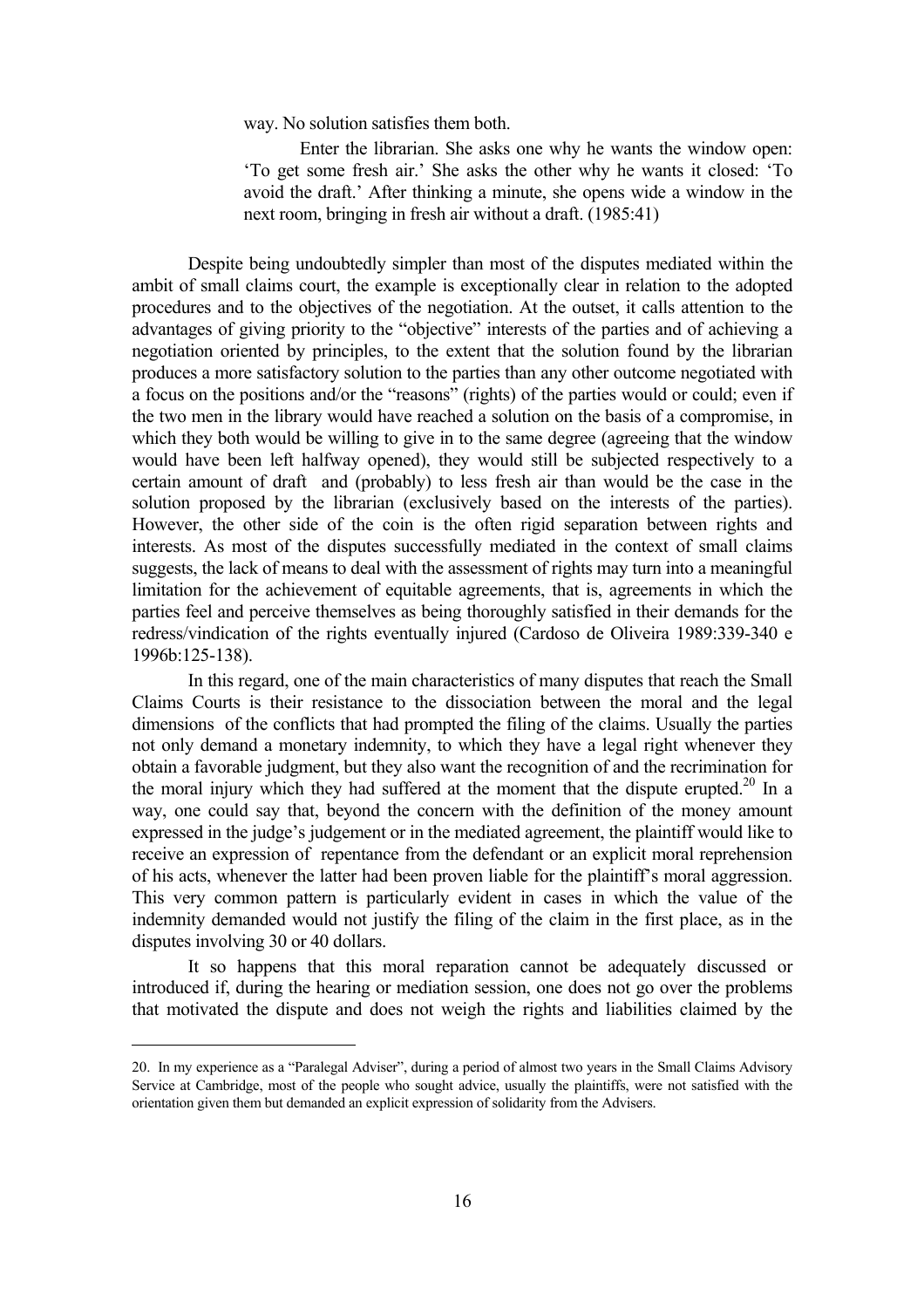parties. On the contrary, if one avoids taking up these issues and looks at them as a contaminating threat to an "objective" evaluation of the interests of the parties, the discussion of the alleged aggression does not meet the required receptivity, and the demands for reparation cannot even be articulated. In spite of having emphasized above that the perspective taken up by the mediators insists on the separation between rights and interests and gives priority to the latter, in the practice of mediation this separation ends up being somewhat relativized, even if that relativizing effort is not strong enough to allow for a more frequent recognition of those rights that are directly associated to the *dignity* of the citizen.

On the other hand, it is important to note that the manner by which the demands of the parties connected to the recognition of these rights are most often excluded is by identifying them as an expression of *emotional* attitudes or behavior. For, without being able to articulate a substantive moral discourse or to ground the values which motivate the perception of moral aggression and the demand for reparation, the actors find themselves obliged to make use of a psychological category, that is, a category linked to the universe of feelings or sentiments, which has strong support in the expressive tradition. However, by situating itself within the boundaries of the private sphere, it does not allow for an adequate perception of one's opponent's disrespectful behavior as an injury to his or her rights.<sup>21</sup>

At this point I should mention the interesting discussion by Berger on the concept of *honor* (1983:172-181), in which the author shows that despite the undeniable democratizing and liberating benefits that followed from the transformation of the concept of *honor* into the notion of *dignity* in modern societies, it also brought with it incredible difficulty when dealing with moral insults. According to him, these are not actionable in American law since they are not recognized as a real injury (Idem:172). In fact, what Berger is saying is that in societies like the USA modern citizens ended up losing "sight of honor at the expense of dignity" (Ibidem:181). As a result, there are certain offenses to rights whose identification is not appropriately sanctioned, and one could say that it is for no other reason that they tend to be dealt with through the language of emotions.

By the same token, it is true that many times the category of *emotional* behavior is verbalized not only to avoid what the mediators consider an unproductive discussion but also to avoid what they see as a threat to creating unsurmountable problems that may produce a deadlock in the negotiations. Beyond the fact that these 'emotional' demands are usually verbalized when the level of tension is high and the parties are getting angry at each other, they usually take the form of a redress; that is, the demand for explanations put forward by the allegedly injured litigant takes the form of a new aggression — for example, the client of a cleaner who had five shirts lost within the store in the week that the business

<span id="page-16-0"></span><sup>21.</sup> I must say that in the more formal Courts there is a category of acceptable demands which identifies itself, at least partially, with the need to provide reparation for aggressions to the sentiments of individuals. I am talking about the category of "pain and suffering", which is often utilized by litigants who have suffered a major loss as a consequence of the bad faith or of the illegalities committed against them. However, these claims have two characteristics which make them different from the ones I am discussing here: (1) the category "pain and suffering" is always brought up as an aggravating factor to another injury which had been already legally grounded; and, (2) the characterization of this type of aggression to the sentiments of the actors demands the collaboration of expert witnesses who give a technical opinion on the extension of the alleged "pain and suffering." Needless to say that such witnessing is unthinkable within the context of Small Claims Courts in view of the cost which it imposes.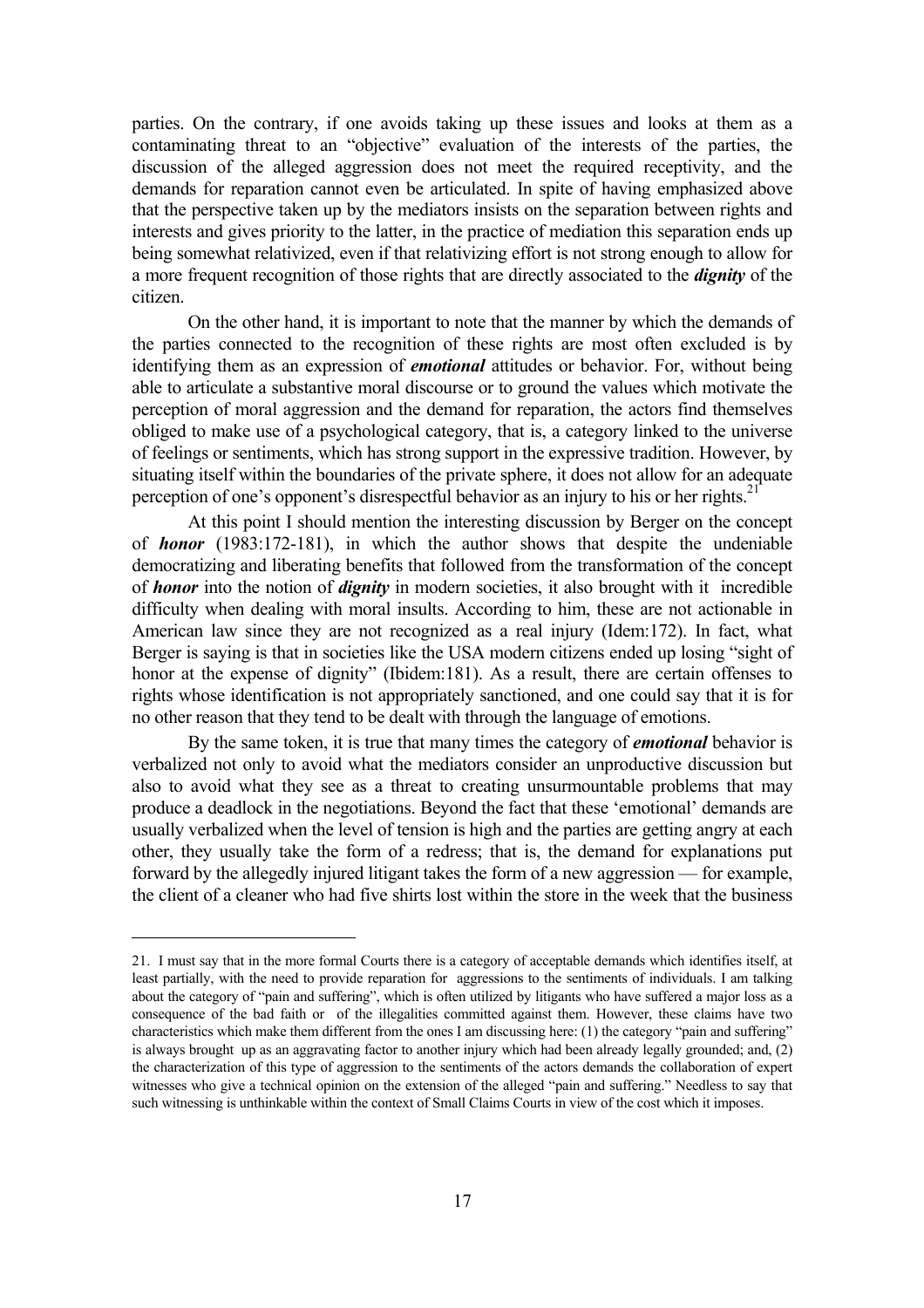was changing hands and had just started to be managed by the defendant, states that only someone irresponsible and without consideration towards the public could have acted like the defendant's nephew (and employee) when the latter told the plaintiff that his shirts might have been already delivered to him by the prior owner. Another example is the case of the former co-tenant who had a couple as roommates; the co-tenant gets mad at the man of the couple (the plaintiff) for having accused her of having acted in bad faith and that she had invented lies to justify her breaching of the agreement to stay in the apartment for one more month until the new co-tenant could move in. At these moments the mediators interrupted the session to caucus separately with one party at a time, in order to calm the litigants down and to seek new resources with which to resume negotiations focusing on the parties' interests, as opposed to discussing the assessment of the liabilities of the acts and attitudes exchanged throughout the dispute.

At any rate, one must observe that in all of these cases, even in those where the utilization of the category of emotional behavior or attitude is not prompted by the necessity of calming the parties — despite having the same consequences of inhibiting the discussion of certain demands — the rights that are excluded from the negotiations are exactly the ones that require an explicit manifestation of consideration towards the person of the allegedly injured individual or citizen in order to be recognized. That is, what is excluded is an acknowledgement of the citizen's *dignity* as member of an inclusive community/society with a minimum of solidarity, an acknowledgement in which the (content-bound) identity of the citizens is legitimated in such a way that they can be treated in a manner that is not merely an expression of the strictly formal or reifying characteristic of the bureaucratic mechanisms that manage the faceless members of contemporary mass societies. What is really behind the complaints of the client of the cleaner, the irritation of the former co-tenant, or even behind the accusations of the man who stayed in the apartment and sued his co-tenant is the difficulty that they all experienced in admitting that the disrespectful treatment they had received from their interlocutors was in fact reasonable. The parties really felt that their opponents had systematically acted in an unilateral manner. In this context, the most impressive example is the one of the plaintiff who gets to file a claim demanding the recognition of these rights but does it under the disguise of a strictly economic demand.<sup>22</sup> In spite of being able to make explicit the motivation at the core of his claim in terms of an unlawful lack of attention on the part of the defendant, he ends up admitting that, in fact, his grievance should be better understood as a product of emotional discomfort. As happened to 'Brian' (the informant of Bellah *et al*.) when he was not able to provide an articulated moral interpretation of the changes in his life-style, the plaintiff in this last claim also lacked the means to buttress his perception of the injury which he had allegedly suffered. In other words, to use Berger's terminology, the difficulty here was the inability of the plaintiff, and the lack of receptiveness of the system, to portray an insult as an injury.

As I have mentioned above, the major problem with this manner of dealing with negotiations is the lack of assessment of the rights eventually injured, which remain, therefore, without reparation. In the few examples of equitable agreements that I have

i<br>H

<span id="page-17-0"></span><sup>22.</sup> The charge is put forward as a demand for interests on the total amount of the plaintiff's loss with the repairs of his damaged refrigerator, in order to compensate for the extra costs which he had allegedly incurred due to the lack of response/ attention of the defendant to the plaintiff's complaints.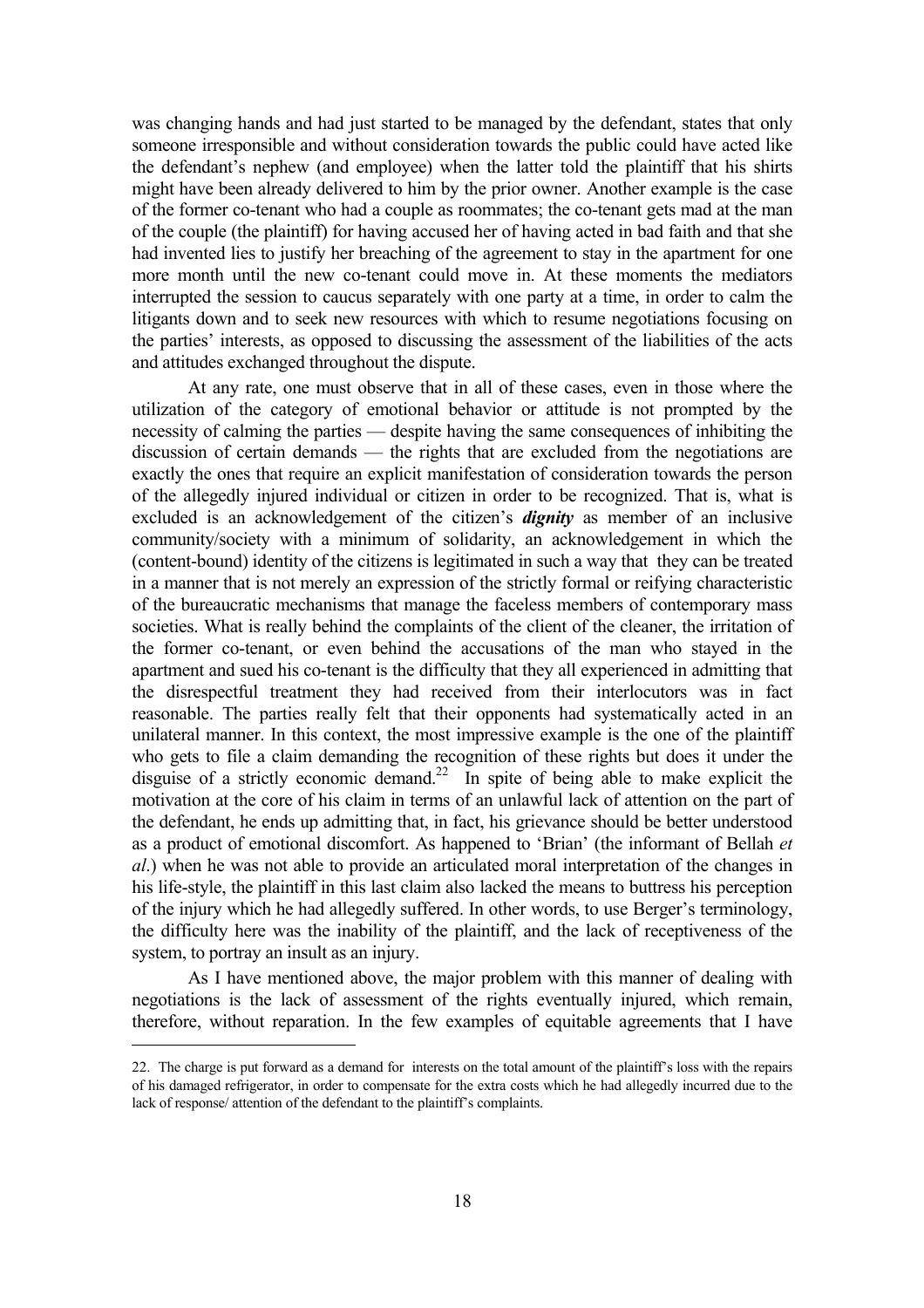noted in my research, when these rights are satisfactorily assessed, the respective demands are sanctioned in one way or the other by a common accord between the parties and the mediator that is created during the negotiation process.

\*\*\*\*\*

Finally, I would like to make three observations to close my argument. First, this lack of consideration towards the person or the *dignity* of the citizen and the respective disrespect of certain rights is not lived with pain and sorrow by Americans only within the universe of Small Claims Courts. It also happens in many situations that are part of everyday life experience, even if not with the same tension and distress. I would like to bring up here the category of *businesslike* behavior that, despite making reference to a practice that is positively sanctioned within the public sphere, is also utilized in a critical manner in certain circumstances, that is, in order to identify instances where a social actor feels him or herself as being injured by interlocutors who, by acting in a strictly formal manner, are not able to recognize in ego a subject with a specific identity deserving of consideration.<sup>23</sup> Therefore, such interlocutors cannot establish the necessary rapport with ego in order to allow for the development of sound interaction. In spite of the fact that one finds here the same difficulty of articulating the critique to the *businesslike* behavior with the need to protect the rights of the citizen, this category is especially relevant and illuminating because it identifies, in that type of behavior, a lack of sensibility which is perceived as being really damaging and genuinely inconsiderate towards the person of the citizen.

If, on the one hand, the deficit of citizenship coming out of this kind of situation is relatively small when one compares it with the deficit originating from the difficulty in respecting the rights of the individual in Brazil, on the other hand such a picture suggests that the universalization of the rights of citizenship should not imply the institutionalization of the notion of the generic and identity-less individual (without culture and personal content), the so-called *unencumbered self*. Even if this notion represents more than an "ideology" and reflects the experience of actors, its actual social currency would mean the usurpation of the citizenship rights that are unmistakenly linked to the need of recognizing the *dignity* of the citizen or to the importance of having the consideration towards his/her person actually manifested. By the same token, if the notion of rights is a relational category, the notion of *dignity* is a category whose actuality in social interactions demands a reciprocal recognition between the parties, or the existence of a situation of mutuality between them. To use yet another quotation from Berger, "it is in relations with others that both honor and dignity are attained, exchanged, preserved or threatened..." (1983:176).

At last, it is worth emphasizing that the imbalance between the principles of justice and solidarity, responsible for the respective deficits of citizenship in Brazil and the USA, is largely motivated by factors of a cultural order, indicating the necessity of a greater research effort in this area if one wants to promote a better understanding of the dilemma of citizenship and democracy.

i<br>H

<span id="page-18-0"></span><sup>23.</sup> Although the *businesslike* category is mainly used to make reference to a formal and objective behavior, I believe that in certain cases it could be more accurately rendered as indicating a kind of instrumental behavior.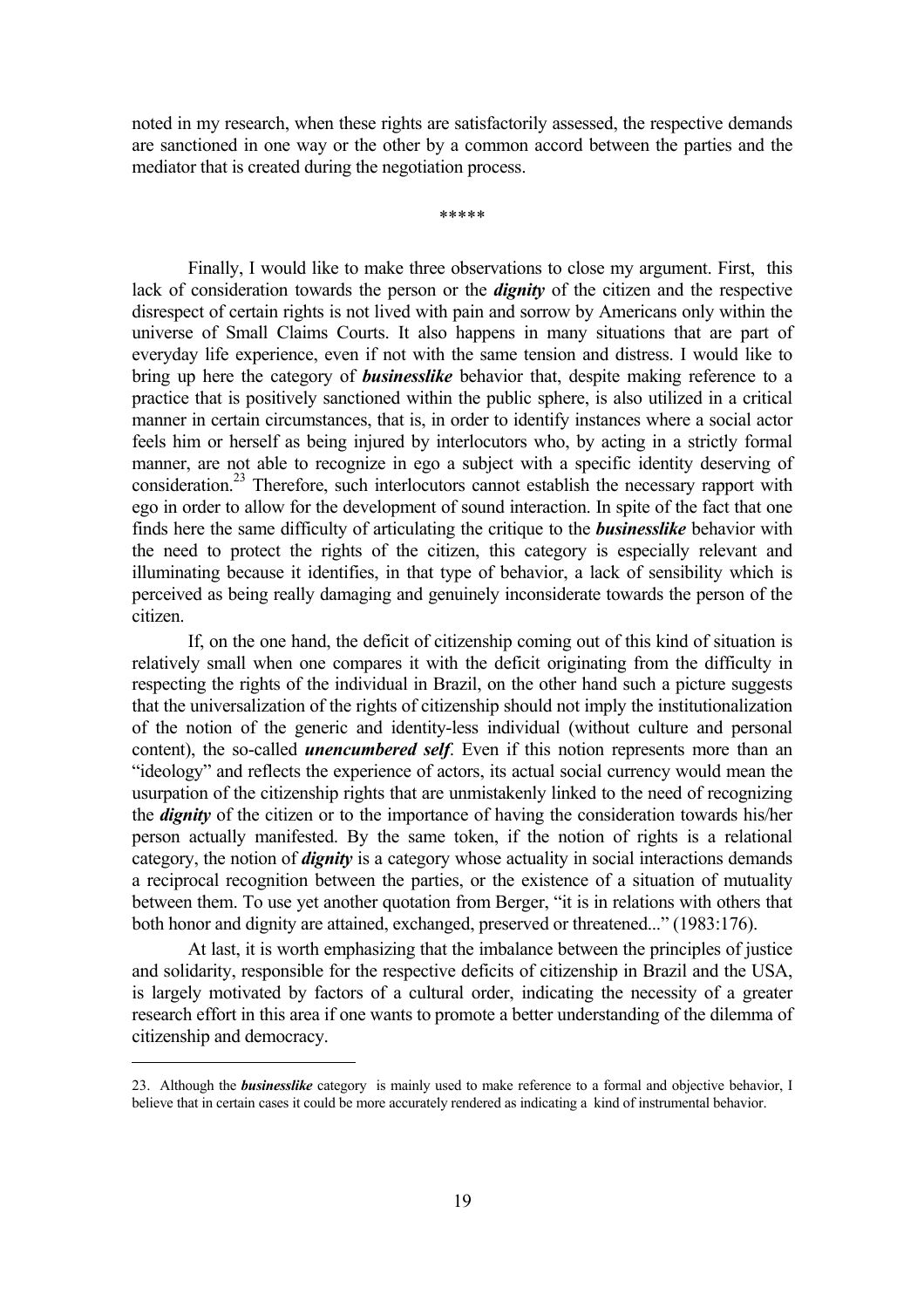# **Acknowledgments**

I would like to thank the careful reading of Guy Lanoue whose many comments greatly improved the clarity of the text. Needless to say that I am the sole responsible for the argument developed here.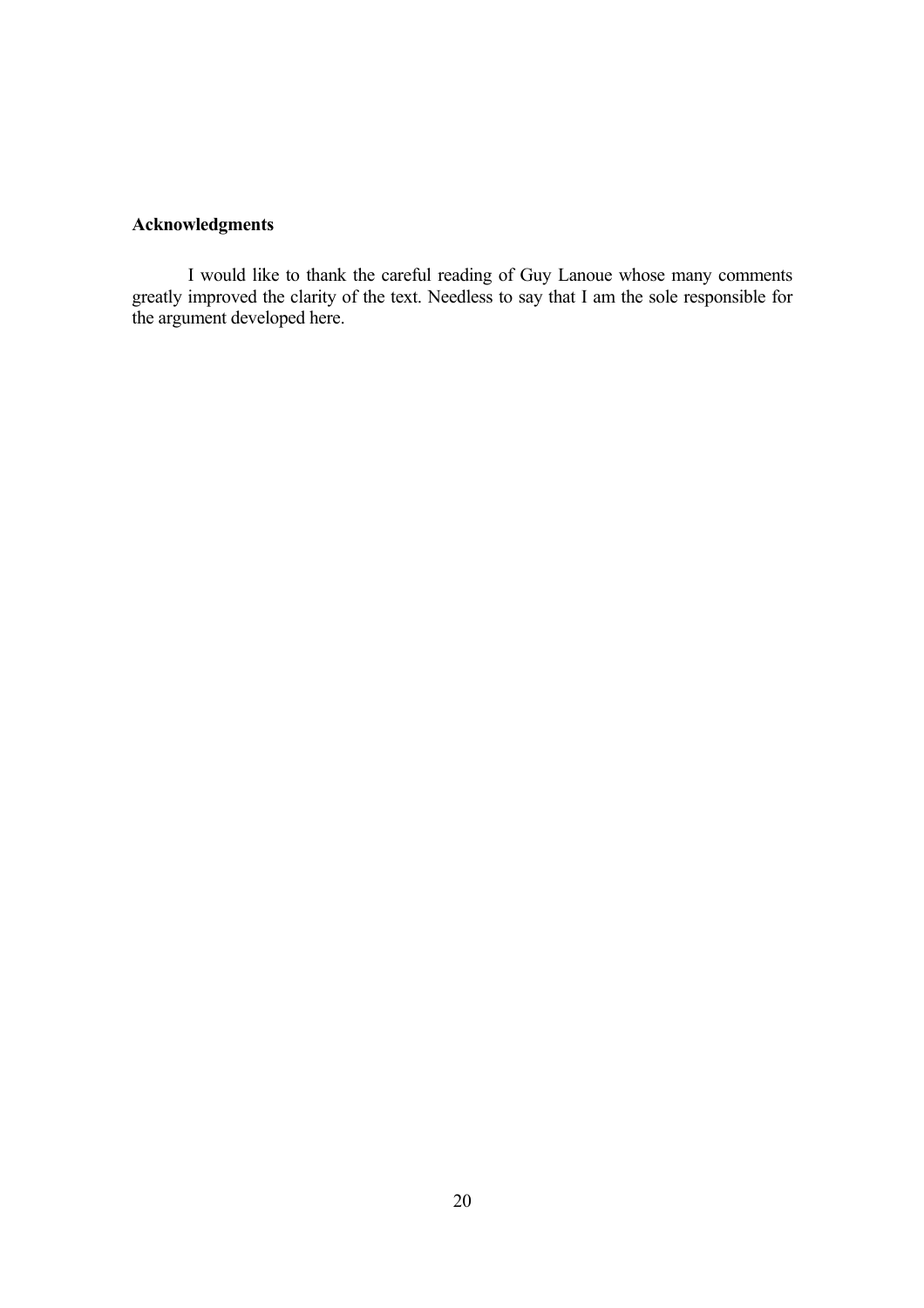#### **REFERENCES**

#### ABREU, L.

1993 *A Lei, o Poder e a Lógica: estudo antropológico do universo político de Corte de Pedra, povoado do interior da Bahia*. Master thesis presented to the Department of Anthropology da USP.

### APEL, K-O.

1990 "Is the Ethics of the Ideal Communication Community a Utopia? On the Relationship between Ethics, Utopia, and the Critique of Utopia", in S.Benhabib & F.Dallmayr (eds.) *The Communicative Ethics Controversy*, Cambridge, MA.: The MIT Press.

## BELLAH, R., R. Madsen, W. Sullivan, A. Swidler & S. Tipton 1985 *Habits of the Heart*, Berkeley: University of California Press.

#### BENHABIB, S.

1991 "In the Shadow of Aristotle and Hegel: Communicative Ethics and Current Controversies in Practical Philosophy", in M. Kelly (org.) *Hermeneutics and Critical Theory in Ethics and Politics*, Cambridge: The MIT Press.

### BERGER, P.

1983 "On the Obsolescence of the Concept of Honor", in S. Hauerwas & A. MacIntire (eds.) *Revisions: Changing Perspectives in Moral Philosophy*, Indiana: University of Notre Dame Press.

#### CARDOSO DE OLIVEIRA, L.

- 1989 *Fairness and Communication in Small Claims Courts*, (Ph.D dissertation, Harvard University), Ann Arbor: University Microfilms International (order # 8923299).
- 1996a "Direitos Humanos e Cidadania no Brasil: Algumas Reflexões Preliminares", em R. Cardoso de Oliveira & L. R. Cardoso de Oliveira *Ensaios Antropológicos Sobre Moral e Ética*. Rio de Janeiro: Tempo Brasileiro, pp. 93-104.
- 1996b "Da Moralidade à Eticidade Via Questões de Legitimidade e Eqüidade", em R. Cardoso de Oliveira & L. R. Cardoso de Oliveira *Ensaios Antropológicos Sobre Moral e Ética*. Rio de Janeiro: Tempo Brasileiro, pp. 105-142.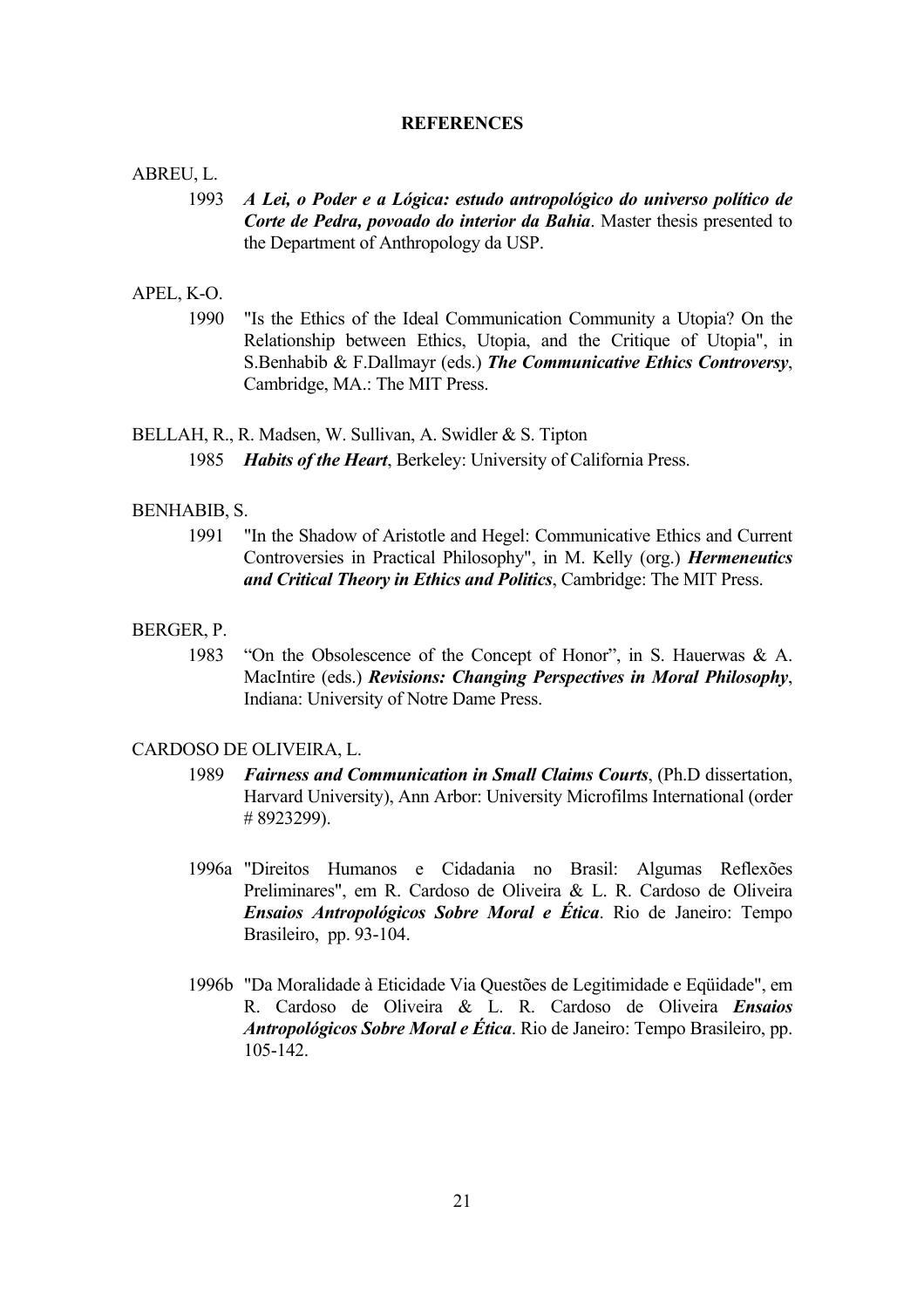1996c "Justiça, Solidariedade e Reciprocidade: Habermas e a Antropologia", em R. Cardoso de Oliveira & L. R. Cardoso de Oliveira *Ensaios Antropológicos Sobre Moral e Ética*. Rio de Janeiro: Tempo Brasileiro, pp. 143-157.

## CHAVES, C.

1994 "Eleições em Buritis: um estudo da política e dos valores". Paper presented in the seminaire *Anthropology and Elections* in September of 1994 at Museu Nacional in Rio de Janeiro.

## DAMATTA, R.

- 1979 "Você Sabe com Quem Está Falando? Um Ensaio sobre a Distinção entre Indivíduo e Pessoa no Brasil", in R. DaMatta *Carnavais, Malandros e Heróis*, Rio de Janeiro: Zahar Editores.
- 1991 "Cidadania: A questão da cidadania num universo relacional", in R. DaMatta *A Casa & A Rua*, Rio de Janeiro: Guanabara/Koogan.

## FISHER, R. & W. Ury

1985 *Getting to Yes: Negotiating Agreement Without Giving In*. Harmondsworth, Inglaterra: Penguin Books.

#### GEERTZ, C.

1983 "Local Knowledge: Fact and Law in Comparative Perspective", in C. Geertz *Local Knowledge*, New York: Basic Books, Inc., Publishers.

#### HABERMAS, J.

1986 "Moralita,"t und Sittlichkeit. Treffen Hegels Einwa,"nde gegen Kant auch auf die Diskursethik zu?" in W. Kuhlmann (org.) *Moralita,"t und Sittlichkeit: Das Problem Hegels und die Diskursethik*, Frankfurt: Suhrkamp.

#### KELLY, G.

1979 "Who Needs a Theory of Citizenship?", *Daedalus*, outono de 1979, pp. 37- 54.

## LARAIA, R.

n.d. "Repensando o Nepotismo", mimeo.

## MARSHALL, T.H.

1976 *Class, Citizenship and Social Development*. Connecticut: Greenwood Press.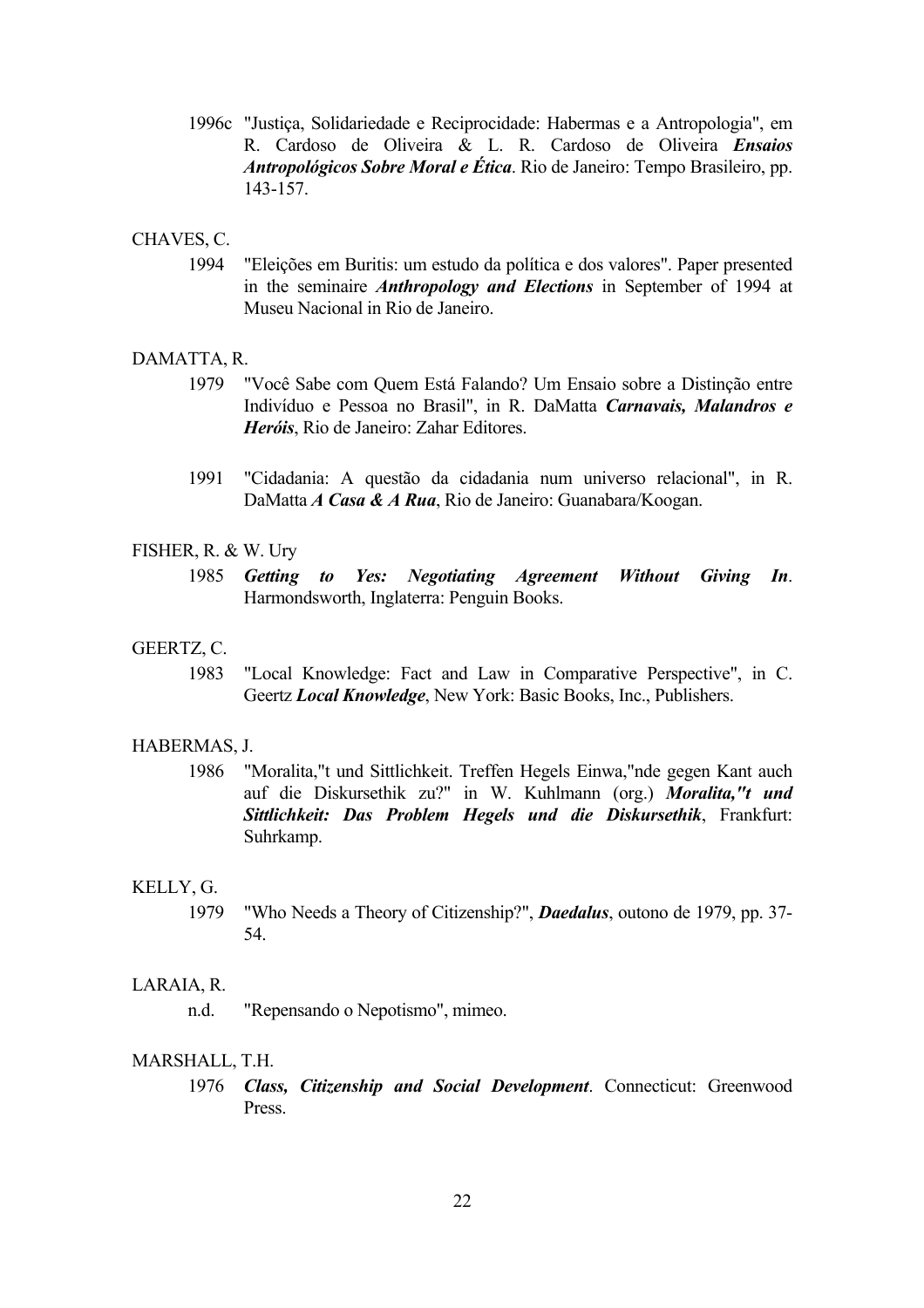#### NEVES, M.

1994 "Entre Subintegração e Sobreintegração: A Cidadania Inexistente". *Dados*, vol. 37(2):253-275.

## O'BARR, W., & J. Conley

1985 "Litigant Satisfaction Versus Legal Adequacy in Small Claims Courts Narratives," 19 *Law & Society Review* 661.

#### PALMEIRA, M. & B. Heredia

n.d. "La manifestation politique et les liens sociaux: Les meetings et la politique de factions." Mimeo.

#### RASMUSSEN, D. (ed.)

1990 *Universalism vs. Communitarianism*, Cambridge, Massachusetts: MIT Press.

#### REIS, F.

1993 "Cidadania, Mercado e Sociedade Civil". Paper presented in the panel "The Citizenship in the post-socialism: theoretical and philosophical aspects," during the *XVII Annual Meetings of ANPOCS*, in October 1993, in Caxambú, Brazil.

## REIS, E.

1993 "As transições do Leste e do Sul: o desafio teórico". *Estudos Históricos* 12, julho-dezembro 1993, pp. 163-175.

## TAYLOR, C.

1992 "The Politics of Recognition", in A. Gutmann (org.) *Multiculturalism and "The Politics of Recognition*", New Jersey: Princeton University Press.

### TEIXEIRA, C.

1995 "Decoro Parlamentar: A Legitimidade da Esfera Privada no Mundo Público". *Série Antropologia 176*. Brasília: UnB/Departamento de Antropologia.